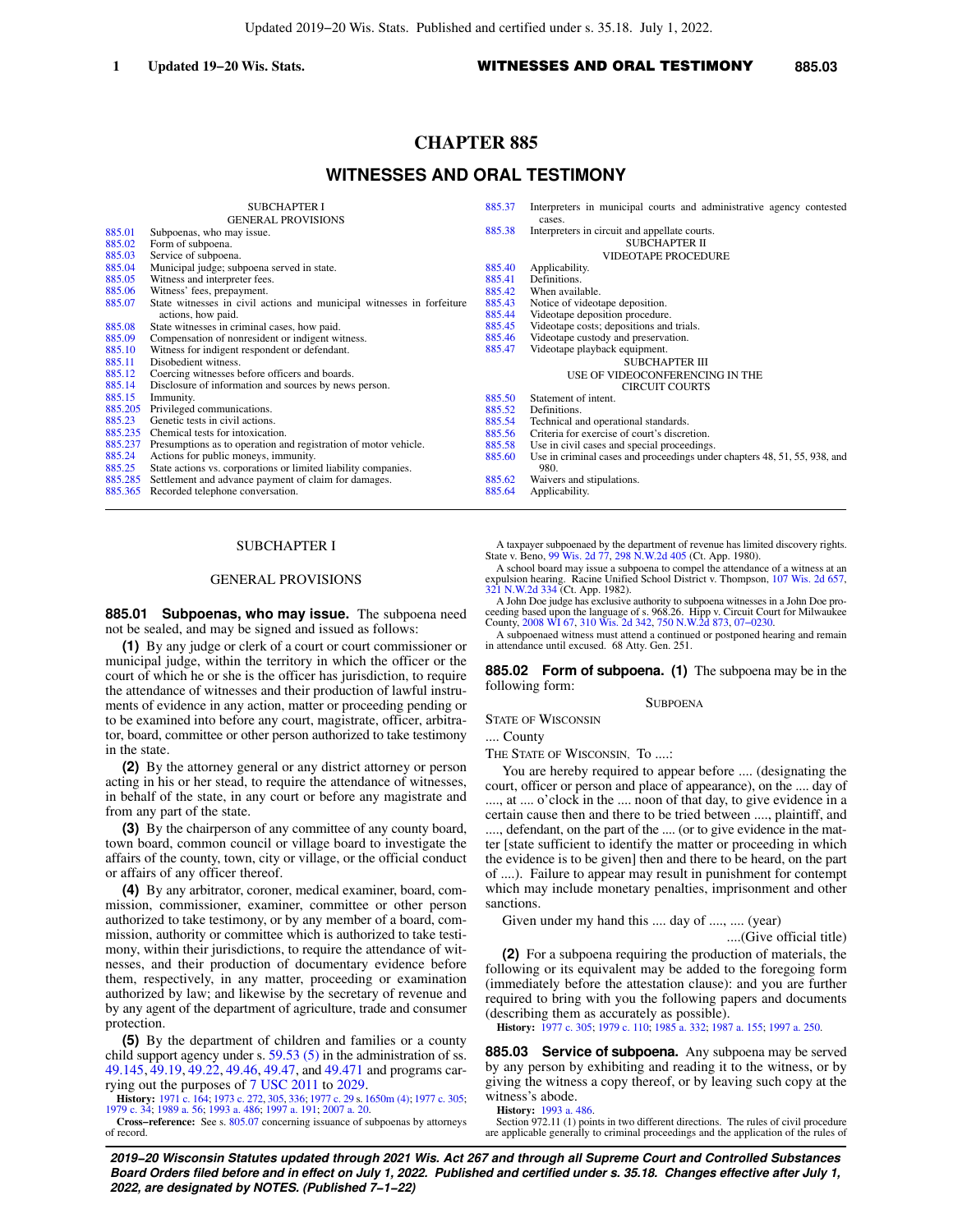# **885.03** WITNESSES AND ORAL TESTIMONY **Updated 19−20 Wis. Stats. 2**

civil procedure mandates reasonable diligence for substituted service of a subpoena. On the other hand, this chapter is to apply in all criminal proceedings and this section sets forth three manners for service of a subpoena that do not include the reasonable diligence mandate. Because s. 972.11 (1) explicitly references it, this chapter is the more specific textual provision. Thus, service of a witness subpoena in a criminal proceeding is controlled by this section, which provides only that "any subpoena may be served by any person by exhibiting and reading it to the witness, or by giving the witness a copy thereof, or by leaving such copy at the witness's abode." State v. Wilson, [2017 WI 63,](https://docs.legis.wisconsin.gov/document/courts/2017%20WI%2063) [376 Wis. 2d 92,](https://docs.legis.wisconsin.gov/document/courts/376%20Wis.%202d%2092) [896 N.W.2d 682](https://docs.legis.wisconsin.gov/document/courts/896%20N.W.2d%20682), [15−0671](https://docs.legis.wisconsin.gov/document/wisupremecourt/15-0671).

**885.04 Municipal judge; subpoena served in state.** A subpoena to require attendance before a municipal judge may be served anywhere in the state if authorized by the municipal judge and shall require the attendance of any witness so served. A subpoena to require the attendance of the defendant, whether the defendant is within or without the state, may be served by mailing it to the defendant at the address on file with the court.

**History:** [1977 c. 305](https://docs.legis.wisconsin.gov/document/acts/1977/305); [2019 a. 70;](https://docs.legis.wisconsin.gov/document/acts/2019/70) [2021 a. 240](https://docs.legis.wisconsin.gov/document/acts/2021/240) s. [30](https://docs.legis.wisconsin.gov/document/acts/2021/240,%20s.%2030).

Former s. 885.04, 2017 stats., does not authorize a municipal court to subpoena persons outside of the state; thus the court in this case could not order an out of state<br>defendant to appear in person. There is no inherent authority in the court authorizing<br>such an order. City of Sun Prairie v. Davis,

**885.05 Witness and interpreter fees.** The fees of witnesses and interpreters are prescribed in s. [814.67.](https://docs.legis.wisconsin.gov/document/statutes/814.67) **History:** [1981 c. 317](https://docs.legis.wisconsin.gov/document/acts/1981/317).

**885.06 Witness' fees, prepayment. (1)** Except when subpoenaed on behalf of the state, of a municipality in a forfeiture action, or of an indigent respondent in a paternity proceeding, no person is required to attend as a witness in any civil action, matter or proceeding unless witness fees are paid or tendered, in cash or by check, share draft or other draft, to the person for one day's attendance and for travel.

**(2)** No witness on behalf of the state in any civil action, matter or proceeding, on behalf of either party in any criminal action or proceeding, on behalf of a municipality in a forfeiture action or on behalf of an indigent respondent in a paternity proceeding shall be entitled to any fee in advance, but shall be obliged to attend upon the service of a subpoena as therein lawfully required.

**History:** [1983 a. 368](https://docs.legis.wisconsin.gov/document/acts/1983/368), [447](https://docs.legis.wisconsin.gov/document/acts/1983/447), [538](https://docs.legis.wisconsin.gov/document/acts/1983/538); [1987 a. 201](https://docs.legis.wisconsin.gov/document/acts/1987/201).

A "witness on behalf of the state" is one who is expected to provide relevant testi-mony or evidence for the state. The witness may be hostile to the state. State v. Kielisch, [123 Wis. 2d 125,](https://docs.legis.wisconsin.gov/document/courts/123%20Wis.%202d%20125) [365 N.W.2d 904](https://docs.legis.wisconsin.gov/document/courts/365%20N.W.2d%20904) (Ct. App. 1985).

**885.07 State witnesses in civil actions and municipal witnesses in forfeiture actions, how paid.** Every witness on behalf of the state in any civil action or proceeding may file with the clerk of the court where the same is pending the witness's affidavit of attendance and travel, and the witness's fees shall, upon the certificate of such clerk, countersigned by the attorney general, district attorney, or acting state's attorney, be paid out of the state treasury, and shall be charged to the legal expense appropriation to the attorney general. In forfeiture actions by municipalities the clerk shall tax witness fees; however witness fees for police officers of any such municipality when collected shall be paid by the clerk to the treasurer of the municipality.

**History:** [1993 a. 486](https://docs.legis.wisconsin.gov/document/acts/1993/486).

**885.08 State witnesses in criminal cases, how paid.** The fees of witnesses on the part of the state in every criminal action or proceeding, and of every person who is committed to jail in default of security for the person's appearance as a witness, shall be paid by the county in which the action or proceeding is had. The clerk of the court upon proof of the witness's or committed person's attendance, travel or confinement shall give each such witness or person a certificate of the number of days' attendance or confinement, the number of miles traveled, and the amount of compensation due the witness or committed person, which certificate shall be receipted for by such witness or person, and the county treasurer shall pay the amount thereof on surrender of the certificate.

**History:** [1993 a. 486](https://docs.legis.wisconsin.gov/document/acts/1993/486).

**885.09 Compensation of nonresident or indigent witness.** If a witness attends a court of record in behalf of the state and it appears that the witness came from outside this state or is indigent, the court may order that the witness be paid a specific reasonable sum for expenses and attendance, in lieu of fees. The clerk shall give a certificate for the sum, with a copy of the order affixed, and the certificate shall be paid as other court certificates are paid.

**History:** [1987 a. 403.](https://docs.legis.wisconsin.gov/document/acts/1987/403)

**885.10 Witness for indigent respondent or defendant.** Upon satisfactory proof of the financial inability of the respondent or defendant to procure the attendance of witnesses for his or her defense, the judge or supplemental court commissioner, in any paternity proceeding or criminal action or proceeding, or in any other case in which the respondent or defendant is represented by the state public defender or by assigned counsel under s. [977.08,](https://docs.legis.wisconsin.gov/document/statutes/977.08) to be tried or heard before him or her, may direct the witnesses to be subpoenaed as he or she determines is proper and necessary, upon the respondent's or defendant's oath or affidavit or that of the respondent's or defendant's attorney. Witnesses so subpoenaed shall be paid their fees in the manner that witnesses for the state therein are paid. Determination of indigency under s. [977.07](https://docs.legis.wisconsin.gov/document/statutes/977.07) is proof of the respondent's or defendant's financial inability to procure the attendance of witnesses for his or her defense.

**History:** [1977 c. 305;](https://docs.legis.wisconsin.gov/document/acts/1977/305) [1983 a. 377,](https://docs.legis.wisconsin.gov/document/acts/1983/377) [447](https://docs.legis.wisconsin.gov/document/acts/1983/447), [538;](https://docs.legis.wisconsin.gov/document/acts/1983/538) [1985 a. 135;](https://docs.legis.wisconsin.gov/document/acts/1985/135) [2001 a. 61](https://docs.legis.wisconsin.gov/document/acts/2001/61); [2017 a. 359](https://docs.legis.wisconsin.gov/document/acts/2017/359).

**885.11 Disobedient witness. (1)** DAMAGES RECOVERABLE. If any person obliged to attend as a witness shall fail to do so without any reasonable excuse, the person shall be liable to the aggrieved party for all damages occasioned by such failure, to be recovered in an action.

**(2)** ATTENDANCE COMPELLED. Every court, in case of unexcused failure to appear before it, may issue an attachment to bring such witness before it for the contempt, and also to testify.

**(3)** PUNISHMENT IN COURTS. Inexcusable failure to attend any court of record is a contempt of the court, punishable by a fine not exceeding \$200.

**(4)** SAME. Unexcused failure to attend a court not of record shall be a contempt, and the witness shall be fined all the costs of the witness's apprehension, unless the witness shall show reasonable cause for his or her failure; in which case the party procuring the witness to be apprehended shall pay said costs.

**(5)** STRIKING OUT PLEADING. If any party to an action or proceeding shall unlawfully refuse or neglect to appear or testify or depose therein, either within or without the state, the court may, also, strike out the party's pleading, and give judgment against the party as upon default or failure of proof.

**History:** [1987 a. 155;](https://docs.legis.wisconsin.gov/document/acts/1987/155) [1993 a. 486](https://docs.legis.wisconsin.gov/document/acts/1993/486).

**Cross−reference:** See also s. [804.12 \(4\)](https://docs.legis.wisconsin.gov/document/statutes/804.12(4)) regarding failure to appear at deposition. Sub. (5) is broad enough to include the failure to produce documents at a discovery examination, but a party cannot delay seven years before making the motion to strike the pleading. "Unlawfully" means without legal excuse, which must be determined at a hearing. Gipson Lumber Co. v. Schickling, [56 Wis. 2d 164,](https://docs.legis.wisconsin.gov/document/courts/56%20Wis.%202d%20164) [201 N.W.2d 500](https://docs.legis.wisconsin.gov/document/courts/201%20N.W.2d%20500) (1972).

The trial court did not abuse its discretion in dismissing a plaintiff's complaint for failure to comply with a discovery order. Furrenes v. Ford Motor Co., [79 Wis. 2d 260](https://docs.legis.wisconsin.gov/document/courts/79%20Wis.%202d%20260), [255 N.W.2d 511](https://docs.legis.wisconsin.gov/document/courts/255%20N.W.2d%20511) (1977).

**885.12 Coercing witnesses before officers and boards.** If any person, without reasonable excuse, fails to attend as a witness, or to testify as lawfully required before any arbitrator, coroner, medical examiner, board, commission, commissioner, examiner, committee, or other officer or person authorized to take testimony, or to produce a book or paper which the person was lawfully directed to bring, or to subscribe the person's deposition when correctly reduced to writing, any judge of a court of record or a circuit court commissioner in the county where the person was obliged to attend may, upon sworn proof of the facts, issue an attachment for the person, and unless the person shall purge the contempt and go and testify or do such other act as required by law, may commit the person to close confinement in the county jail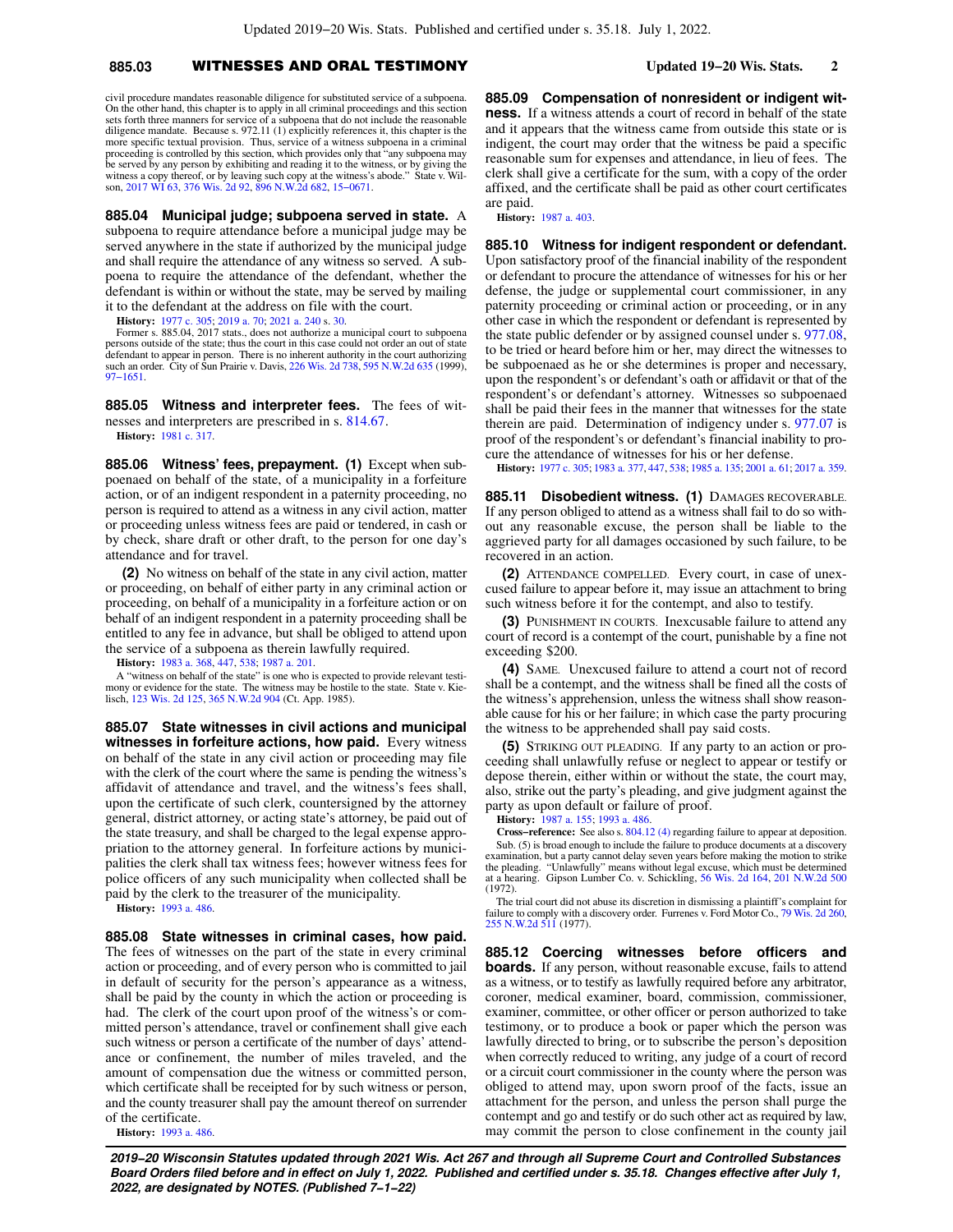until the person shall so testify or do such act, or be discharged according to law. The sheriff of the county shall execute the commitment.

**History:** [1973 c. 272](https://docs.legis.wisconsin.gov/document/acts/1973/272); [1993 a. 486](https://docs.legis.wisconsin.gov/document/acts/1993/486); [2001 a. 61](https://docs.legis.wisconsin.gov/document/acts/2001/61). **Cross−reference:** See s. [785.06.](https://docs.legis.wisconsin.gov/document/statutes/785.06)

**885.14 Disclosure of information and sources by news person.** (1) DEFINITION. In this section, "news person" means any of the following:

(a) Any business or organization that, by means of print, broadcast, photographic, mechanical, electronic, or other medium, disseminates on a regular and consistent basis news or information to the public, including a newspaper, magazine, or other periodical; book publisher; news agency; wire service; radio or television station or network; cable or satellite network, service, or carrier; or audio or audiovisual production company; and a parent, subsidiary, division, or affiliate of any of these businesses or organizations.

(b) Any person who is or has been engaged in gathering, receiving, preparing, or disseminating news or information to the public for an entity described in par. [\(a\),](https://docs.legis.wisconsin.gov/document/statutes/885.14(1)(a)) including any person supervising or assisting the person in gathering, receiving, preparing, or disseminating such news or information.

**(2)** SUBPOENAS ISSUED TO NEWS PERSON. (a) *Prohibition.* Except as provided in par.  $(b)$ , no person having the power to issue a subpoena may issue a subpoena compelling a news person to testify about or produce or disclose any of the following that is obtained or prepared by the news person in the news person's capacity in gathering, receiving, or preparing news or information for potential dissemination to the public:

1. The identity of a confidential source of any news or information.

2. Any information that would tend to identify the confidential source of any news or information.

3. Any news or information obtained or prepared in confidence by the news person.

4. Any news, information, or identity of any source of any news or information that is not described in subd. [1.](https://docs.legis.wisconsin.gov/document/statutes/885.14(2)(a)1.), [2.](https://docs.legis.wisconsin.gov/document/statutes/885.14(2)(a)2.), or [3.](https://docs.legis.wisconsin.gov/document/statutes/885.14(2)(a)3.)

(b) *Procedure before courts.* Subject to par. [\(c\)](https://docs.legis.wisconsin.gov/document/statutes/885.14(2)(c)), a circuit court may issue a subpoena to compel a news person to testify about or disclose or produce any news, information, or identity of any source as specified in par. [\(a\) 4.](https://docs.legis.wisconsin.gov/document/statutes/885.14(2)(a)4.) if the court finds, after notice to and an opportunity to be heard by the news person that the person requesting the subpoena established, based on information obtained from a person other than the news person, one of the following by clear and convincing evidence:

1. In a criminal prosecution or investigation that there are reasonable grounds to believe that a crime has occurred.

2. In a civil action or proceeding that the complaint states a claim upon which relief may be granted.

(c) A circuit court may issue a subpoena under par.  $(b)$  only if all of the following conditions are met:

1. The news, information, or identity of the source is highly relevant to the investigation, prosecution, action, or proceeding.

2. The news, information, or identity of the source is necessary to the maintenance of a party's claim, defense, or to the proof of an issue material to the investigation, prosecution, action, or proceeding.

3. The news, information, or identity of the source is not obtainable from any alternative source for the investigation, prosecution, action, or proceeding.

4. There is an overriding public interest in the disclosure of the news, information, or identity of the source.

**(3)** SUBPOENAS ISSUED TO PERSONS OTHER THAN NEWS PERSONS. No person having the power to issue a subpoena may issue a subpoena to compel a person other than a news person to testify about or produce or disclose, information, records, or communications relating to a business transaction between that person and the

## **3 Updated 19−20 Wis. Stats.** WITNESSES AND ORAL TESTIMONY **885.235**

news person if the purpose of the subpoena is to discover any of the items listed in sub.  $(2)$  (a) 1. to [3.](https://docs.legis.wisconsin.gov/document/statutes/885.14(2)(a)3.)

**(4)** DISTRIBUTION. A disclosure to another person or dissemination to the public of news, information, or the identity of a source as described in sub.  $(2)$  (a) 1. to [4.](https://docs.legis.wisconsin.gov/document/statutes/885.14(2)(a)4.) by a news person does not constitute a waiver of the protection from compelled disclosure under sub.  $(2)$  or  $(3)$ .

**(5)** INADMISSIBILITY. Any news, information, records, communications, or the identity of a source of any news or information obtained in violation of this section are inadmissible for any purpose in any judicial, legislative, or administrative action, proceeding, or hearing.

**History:** [2009 a. 400.](https://docs.legis.wisconsin.gov/document/acts/2009/400)

**885.15 Immunity. (1)** No person may be excused from attending, testifying or producing books, papers, and documents before any court in a prosecution under s. [134.05](https://docs.legis.wisconsin.gov/document/statutes/134.05) on the ground or for the reason that the testimony or evidence required of him or her may tend to incriminate him or her, or to subject him or her to a penalty or forfeiture. No person who testifies or produces evidence in obedience to the command of the court in the prosecution may be liable to any suit or prosecution, civil or criminal, for or on account of testifying or producing evidence; provided, that no person may be exempted from prosecution and punishment for perjury committed in so testifying.

**(2)** The immunity provided under sub. [\(1\)](https://docs.legis.wisconsin.gov/document/statutes/885.15(1)) is subject to the restrictions under s. [972.085.](https://docs.legis.wisconsin.gov/document/statutes/972.085)

**History:** [1989 a. 122.](https://docs.legis.wisconsin.gov/document/acts/1989/122)

**885.205 Privileged communications.** No dean of men, dean of women or dean of students at any institution of higher education in this state, or any school psychologist at any school in this state, shall be allowed to disclose communications made to such dean or psychologist or advice given by such dean or psychologist in the course of counseling a student, or in the course of investigating the conduct of a student enrolled at such university or school, except:

**(1)** This prohibition may be waived by the student.

**(2)** This prohibition does not include communications which such dean needs to divulge for the dean's own protection, or the protection of those with whom the dean deals, or which were made to the dean for the express purpose of being communicated to another, or of being made public.

**(3)** This prohibition does not extend to a criminal case when such dean has been regularly subpoenaed to testify. **History:** [1993 a. 486.](https://docs.legis.wisconsin.gov/document/acts/1993/486)

**885.23 Genetic tests in civil actions.** Whenever it is relevant in a civil action to determine the parentage or identity of any child, person or corpse, the court, by order, shall direct any party to the action and any person involved in the controversy to submit to one or more genetic tests as provided in s. [767.84](https://docs.legis.wisconsin.gov/document/statutes/767.84). The results of the tests shall be receivable as evidence in any case where exclusion from parentage is established or where a probability of parentage is shown to exist. Whenever the court orders the genetic tests and one of the parties refuses to submit to the tests that fact shall be disclosed upon trial.

**History:** [1979 c. 352;](https://docs.legis.wisconsin.gov/document/acts/1979/352) [1995 a. 100](https://docs.legis.wisconsin.gov/document/acts/1995/100); [2005 a. 443](https://docs.legis.wisconsin.gov/document/acts/2005/443) s. [265](https://docs.legis.wisconsin.gov/document/acts/2005/443,%20s.%20265).

Section 767.80 (1) does not permit a man alleging he is the father to bring a paternity action for the sole purpose of establishing paternity of a stillborn so that he may bring a wrongful death action. The proper vehicle for determining parentage is a motion by the father under this section for a determination of parentage within the pending wrongful death action. Shannon E.T. v. Alicia M.V.M., [2007 WI 29,](https://docs.legis.wisconsin.gov/document/courts/2007%20WI%2029) [299](https://docs.legis.wisconsin.gov/document/courts/299%20Wis.%202d%20601) [Wis. 2d 601,](https://docs.legis.wisconsin.gov/document/courts/299%20Wis.%202d%20601) [728 N.W.2d 636](https://docs.legis.wisconsin.gov/document/courts/728%20N.W.2d%20636), [05−0077.](https://docs.legis.wisconsin.gov/document/wisupremecourt/05-0077)

**885.235 Chemical tests for intoxication. (1)** In this section:

(a) "Alcohol concentration" means the number of grams of alcohol in 100 milliliters of a person's blood or the number of grams of alcohol in 210 liters of a person's breath.

(b) "Controlled substance" has the meaning specified in s. [961.01 \(4\).](https://docs.legis.wisconsin.gov/document/statutes/961.01(4))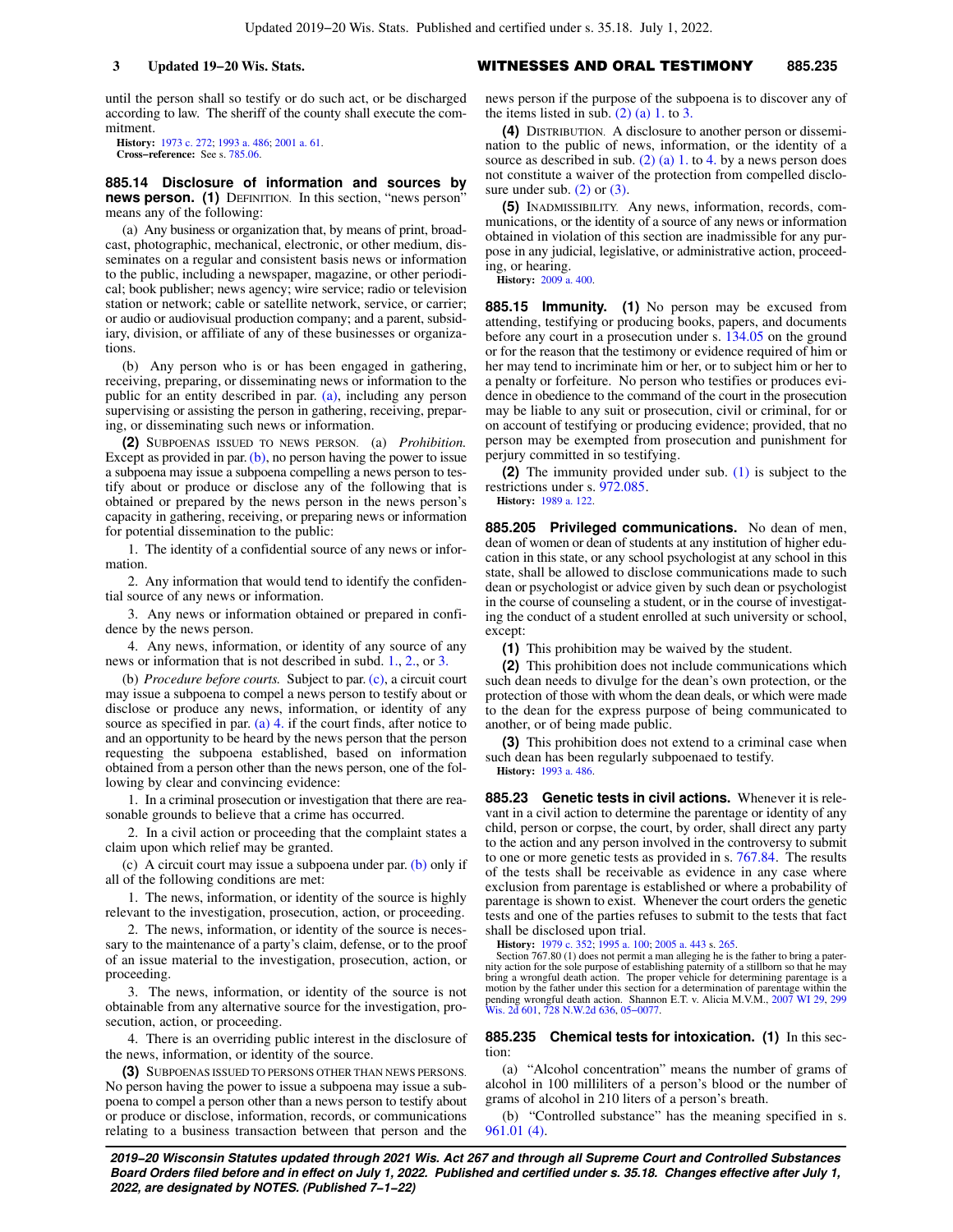# **885.235** WITNESSES AND ORAL TESTIMONY **Updated 19−20 Wis. Stats. 4**

(bd) "Controlled substance analog" has the meaning given in s. [961.01 \(4m\).](https://docs.legis.wisconsin.gov/document/statutes/961.01(4m))

(c) "Drug" has the meaning specified in s. [450.01 \(10\).](https://docs.legis.wisconsin.gov/document/statutes/450.01(10))

(d) "Restricted controlled substance" means any of the following:

1. A controlled substance included in schedule I under ch. [961](https://docs.legis.wisconsin.gov/document/statutes/ch.%20961) other than a tetrahydrocannabinol.

1m. The heroin metabolite 6−monoacetylmorphine.

2. A controlled substance analog, as defined in s. [961.01](https://docs.legis.wisconsin.gov/document/statutes/961.01(4m)) [\(4m\)](https://docs.legis.wisconsin.gov/document/statutes/961.01(4m)), of a controlled substance described in subd. [1.](https://docs.legis.wisconsin.gov/document/statutes/885.235(1)(d)1.)

3. Cocaine or any of its metabolites.

4. Methamphetamine.

5. Delta−9−tetrahydrocannabinol, excluding its precursors or metabolites, at a concentration of one or more nanograms per milliliter of a person's blood.

**(1g)** In any action or proceeding in which it is material to prove that a person was under the influence of an intoxicant or had a prohibited alcohol concentration or a specified alcohol concentration while operating or driving a motor vehicle or, if the vehicle is a commercial motor vehicle, on duty time, while operating a motorboat, except a sailboat operating under sail alone, while operating a snowmobile, while operating an all−terrain vehicle or utility terrain vehicle or while handling a firearm, evidence of the amount of alcohol in the person's blood at the time in question, as shown by chemical analysis of a sample of the person's blood or urine or evidence of the amount of alcohol in the person's breath, is admissible on the issue of whether he or she was under the influence of an intoxicant or had a prohibited alcohol concentration or a specified alcohol concentration if the sample was taken within 3 hours after the event to be proved. The chemical analysis shall be given effect as follows without requiring any expert testimony as to its effect:

(a) The fact that the analysis shows that the person had an alcohol concentration of more than 0.0 but less than 0.08 is relevant evidence on the issue of being under the combined influence of alcohol and a controlled substance, a controlled substance analog or any other drug, but, except as provided in par.  $(d)$  or sub.  $(1m)$ , is not to be given any prima facie effect.

(b) Except with respect to the operation of a commercial motor vehicle as provided in par.  $(d)$ , the fact that the analysis shows that the person had an alcohol concentration of more than 0.04 but less than 0.08 is relevant evidence on the issue of intoxication or an alcohol concentration of 0.08 or more but is not to be given any prima facie effect.

(c) The fact that the analysis shows that the person had an alcohol concentration of 0.08 or more is prima facie evidence that he or she was under the influence of an intoxicant and is prima facie evidence that he or she had an alcohol concentration of 0.08 or more.

(d) The fact that the analysis shows that the person had an alcohol concentration of 0.04 or more is prima facie evidence that he or she was under the influence of an intoxicant with respect to operation of a commercial motor vehicle and is prima facie evidence that he or she had an alcohol concentration of 0.04 or more.

**(1k)** In any action or proceeding in which it is material to prove that a person had a detectable amount of a restricted controlled substance in his or her blood while operating or driving a motor vehicle or, if the vehicle is a commercial motor vehicle, on duty time, while operating a motorboat, except a sailboat operating under sail alone, while operating a snowmobile, while operating an all−terrain vehicle or utility terrain vehicle, or while handling a firearm, if a chemical analysis of a sample of the person's blood shows that the person had a detectable amount of a restricted controlled substance in his or her blood, the court shall treat the analysis as prima facie evidence on the issue of the person having a detectable amount of a restricted controlled substance in his or her blood without requiring any expert testimony as to its effect.

**(1m)** In any action under s. [23.33 \(4c\) \(a\) 3.](https://docs.legis.wisconsin.gov/document/statutes/23.33(4c)(a)3.), [23.335 \(12\) \(a\)](https://docs.legis.wisconsin.gov/document/statutes/23.335(12)(a)3.) [3.,](https://docs.legis.wisconsin.gov/document/statutes/23.335(12)(a)3.) [30.681 \(1\) \(bn\),](https://docs.legis.wisconsin.gov/document/statutes/30.681(1)(bn)) [346.63 \(2m\)](https://docs.legis.wisconsin.gov/document/statutes/346.63(2m)) or [\(7\),](https://docs.legis.wisconsin.gov/document/statutes/346.63(7)) or [350.101 \(1\) \(c\),](https://docs.legis.wisconsin.gov/document/statutes/350.101(1)(c)) evidence of the amount of alcohol in the person's blood at the time in question, as shown by chemical analysis of a sample of the person's blood or urine or evidence of the amount of alcohol in the person's breath, is admissible on the issue of whether he or she had an alco-hol concentration in the range specified in s. [23.33 \(4c\) \(a\) 3.,](https://docs.legis.wisconsin.gov/document/statutes/23.33(4c)(a)3.) [23.335 \(12\) \(a\) 3.](https://docs.legis.wisconsin.gov/document/statutes/23.335(12)(a)3.), [30.681 \(1\) \(bn\),](https://docs.legis.wisconsin.gov/document/statutes/30.681(1)(bn)) [346.63 \(2m\)](https://docs.legis.wisconsin.gov/document/statutes/346.63(2m)), or [350.101 \(1\) \(c\)](https://docs.legis.wisconsin.gov/document/statutes/350.101(1)(c)) or an alcohol concentration above 0.0 under s. [346.63 \(7\)](https://docs.legis.wisconsin.gov/document/statutes/346.63(7)) if the sample was taken within 3 hours after the event to be proved. The fact that the analysis shows that the person had an alcohol concentration of more than 0.0 but not more than 0.08 is prima facie evidence that the person had an alcohol concentration in the range specified in s. [23.33 \(4c\) \(a\) 3.,](https://docs.legis.wisconsin.gov/document/statutes/23.33(4c)(a)3.) [23.335 \(12\) \(a\) 3.](https://docs.legis.wisconsin.gov/document/statutes/23.335(12)(a)3.), [30.681 \(1\) \(bn\),](https://docs.legis.wisconsin.gov/document/statutes/30.681(1)(bn)) [346.63 \(2m\)](https://docs.legis.wisconsin.gov/document/statutes/346.63(2m)), or [350.101 \(1\) \(c\)](https://docs.legis.wisconsin.gov/document/statutes/350.101(1)(c)) or an alcohol concentration above 0.0 under s. [346.63 \(7\)](https://docs.legis.wisconsin.gov/document/statutes/346.63(7)).

**(2)** The concentration of alcohol in the blood shall be taken prima facie to be three−fourths of the concentration of alcohol in the urine.

**(3)** If the sample of breath, blood or urine was not taken within 3 hours after the event to be proved, evidence of the amount of alcohol in the person's blood or breath as shown by the chemical analysis is admissible only if expert testimony establishes its probative value and may be given prima facie effect only if the effect is established by expert testimony.

**(4)** The provisions of this section relating to the admissibility of chemical tests for alcohol concentration or intoxication or for determining whether a person had a detectable amount of a restricted controlled substance in his or her blood shall not be construed as limiting the introduction of any other competent evidence bearing on the question of whether or not a person was under the influence of an intoxicant, had a detectable amount of a restricted controlled substance in his or her blood, had a specified alcohol concentration, or had an alcohol concentration in the range specified in s. [23.33 \(4c\) \(a\) 3.](https://docs.legis.wisconsin.gov/document/statutes/23.33(4c)(a)3.), [23.335 \(12\) \(a\) 3.,](https://docs.legis.wisconsin.gov/document/statutes/23.335(12)(a)3.) [30.681](https://docs.legis.wisconsin.gov/document/statutes/30.681(1)(bn)) [\(1\) \(bn\),](https://docs.legis.wisconsin.gov/document/statutes/30.681(1)(bn)) [346.63 \(2m\)](https://docs.legis.wisconsin.gov/document/statutes/346.63(2m)), or [350.101 \(1\) \(c\)](https://docs.legis.wisconsin.gov/document/statutes/350.101(1)(c)).

**(5)** Notwithstanding sub. [\(4\)](https://docs.legis.wisconsin.gov/document/statutes/885.235(4)), in any action or proceeding for a violation of s. [23.33 \(4c\) \(a\) 2m.](https://docs.legis.wisconsin.gov/document/statutes/23.33(4c)(a)2m.) or [\(b\) 2m.,](https://docs.legis.wisconsin.gov/document/statutes/23.33(4c)(b)2m.) [23.335 \(12\) \(a\) 2m.](https://docs.legis.wisconsin.gov/document/statutes/23.335(12)(a)2m.) or [\(b\) 2m.,](https://docs.legis.wisconsin.gov/document/statutes/23.335(12)(b)2m.) [30.681 \(1\) \(b\) 1m.](https://docs.legis.wisconsin.gov/document/statutes/30.681(1)(b)1m.) or [\(2\) \(b\) 1m.](https://docs.legis.wisconsin.gov/document/statutes/30.681(2)(b)1m.), [346.63 \(1\) \(am\)](https://docs.legis.wisconsin.gov/document/statutes/346.63(1)(am)) or [\(2\) \(a\) 3.](https://docs.legis.wisconsin.gov/document/statutes/346.63(2)(a)3.), [350.101 \(1\) \(bm\)](https://docs.legis.wisconsin.gov/document/statutes/350.101(1)(bm)) or [\(2\) \(bm\)](https://docs.legis.wisconsin.gov/document/statutes/350.101(2)(bm)), [940.09 \(1\) \(am\)](https://docs.legis.wisconsin.gov/document/statutes/940.09(1)(am)) or [\(cm\)](https://docs.legis.wisconsin.gov/document/statutes/940.09(1)(cm)) or [\(1g\) \(am\)](https://docs.legis.wisconsin.gov/document/statutes/940.09(1g)(am)) or [\(cm\),](https://docs.legis.wisconsin.gov/document/statutes/940.09(1g)(cm)) [940.25 \(1\) \(am\)](https://docs.legis.wisconsin.gov/document/statutes/940.25(1)(am)) or [\(cm\),](https://docs.legis.wisconsin.gov/document/statutes/940.25(1)(cm)) or [941.20 \(1\) \(bm\),](https://docs.legis.wisconsin.gov/document/statutes/941.20(1)(bm)) the only form of chemical analysis of a sample of human biological material that is admissible as evidence bearing on the question of whether or not the person had delta−9−tetrahydrocannabinol at a concentration of one or more nanograms per milliliter of the person's blood is a chemical analysis of a sample of the person's blood.

**History:** [1971 c. 40;](https://docs.legis.wisconsin.gov/document/acts/1971/40) [1973 c. 102](https://docs.legis.wisconsin.gov/document/acts/1973/102); [1981 c. 20,](https://docs.legis.wisconsin.gov/document/acts/1981/20) [184;](https://docs.legis.wisconsin.gov/document/acts/1981/184) [1983 a. 74,](https://docs.legis.wisconsin.gov/document/acts/1983/74) [459;](https://docs.legis.wisconsin.gov/document/acts/1983/459) [1985 a. 146](https://docs.legis.wisconsin.gov/document/acts/1985/146) s. [8](https://docs.legis.wisconsin.gov/document/acts/1985/146,%20s.%208); [1985 a. 331,](https://docs.legis.wisconsin.gov/document/acts/1985/331) [337](https://docs.legis.wisconsin.gov/document/acts/1985/337); [1987 a. 3,](https://docs.legis.wisconsin.gov/document/acts/1987/3) [399](https://docs.legis.wisconsin.gov/document/acts/1987/399); [1989 a. 105;](https://docs.legis.wisconsin.gov/document/acts/1989/105) [1991 a. 277](https://docs.legis.wisconsin.gov/document/acts/1991/277); [1995 a. 436,](https://docs.legis.wisconsin.gov/document/acts/1995/436) [448](https://docs.legis.wisconsin.gov/document/acts/1995/448); [1997](https://docs.legis.wisconsin.gov/document/acts/1997/35) [a. 35,](https://docs.legis.wisconsin.gov/document/acts/1997/35) [198;](https://docs.legis.wisconsin.gov/document/acts/1997/198) [2003 a. 30,](https://docs.legis.wisconsin.gov/document/acts/2003/30) [97](https://docs.legis.wisconsin.gov/document/acts/2003/97); [2005 a. 8](https://docs.legis.wisconsin.gov/document/acts/2005/8); [2011 a. 208](https://docs.legis.wisconsin.gov/document/acts/2011/208); [2015 a. 170](https://docs.legis.wisconsin.gov/document/acts/2015/170), [332](https://docs.legis.wisconsin.gov/document/acts/2015/332); [2019 a. 68](https://docs.legis.wisconsin.gov/document/acts/2019/68).

A blood sample taken under s. 346.71 (2) and forwarded to the Department of Transportation is admissible in evidence. Luedtke v. Shedivy, [51 Wis. 2d 110](https://docs.legis.wisconsin.gov/document/courts/51%20Wis.%202d%20110), [186](https://docs.legis.wisconsin.gov/document/courts/186%20N.W.2d%20220) [N.W.2d 220](https://docs.legis.wisconsin.gov/document/courts/186%20N.W.2d%20220) (1971).

Administration of a blood or breath test does not violate a defendant's privilege against self−incrimination. State v. Driver, [59 Wis. 2d 35](https://docs.legis.wisconsin.gov/document/courts/59%20Wis.%202d%2035), [207 N.W.2d 850](https://docs.legis.wisconsin.gov/document/courts/207%20N.W.2d%20850) (1973).

When blood alcohol content is tested under statutory procedures, results of the test are mandatorily admissible. The physical sample tested is not evidence intended, required, or even susceptible of being produced by the state under s. 971.23 (4) and (5). State v. Ehlen, [119 Wis. 2d 451](https://docs.legis.wisconsin.gov/document/courts/119%20Wis.%202d%20451), [351 N.W.2d 503](https://docs.legis.wisconsin.gov/document/courts/351%20N.W.2d%20503) (19

Failure to timely notify a person of the right to an alternative blood test for intoxication does not affect the presumption of validity for a properly given blood test and is not grounds for suppressing the test results. County of Dane v. Granum, [203 Wis. 2d](https://docs.legis.wisconsin.gov/document/courts/203%20Wis.%202d%20252) [252,](https://docs.legis.wisconsin.gov/document/courts/203%20Wis.%202d%20252) [551 N.W.2d 859](https://docs.legis.wisconsin.gov/document/courts/551%20N.W.2d%20859) (Ct. App. 1996), [95−3470](https://docs.legis.wisconsin.gov/document/wicourtofappeals/95-3470).

**885.237 Presumptions as to operation and registration of motor vehicle. (1)** The fact that a motor vehicle is located on a highway, as defined in s. [340.01 \(22\),](https://docs.legis.wisconsin.gov/document/statutes/340.01(22)) is prima facie evidence, for purposes of ch. [341,](https://docs.legis.wisconsin.gov/document/statutes/ch.%20341) that the motor vehicle has been operated on a highway by the owner.

**(2)** Notwithstanding s. [341.04,](https://docs.legis.wisconsin.gov/document/statutes/341.04) the fact that an automobile or motor truck having a registered weight of 8,000 pounds or less is located on a highway, as defined in s.  $340.01$  (22), and is not displaying valid registration plates, a temporary operation plate or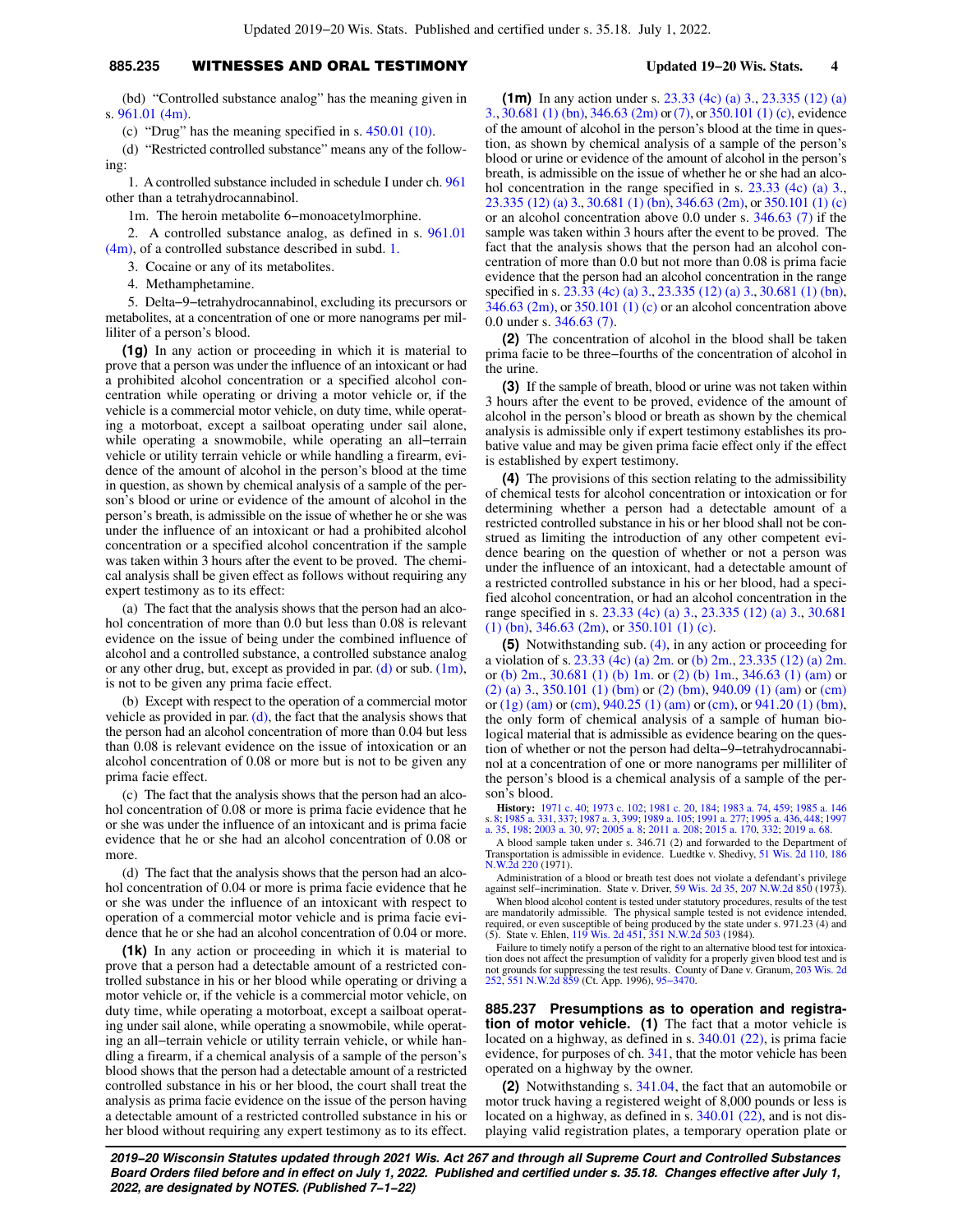other evidence of registration as provided under s. [341.18 \(1\)](https://docs.legis.wisconsin.gov/document/statutes/341.18(1)) is prima facie evidence, for purposes of ch. [341,](https://docs.legis.wisconsin.gov/document/statutes/ch.%20341) that the vehicle is an unregistered or improperly registered vehicle. This subsection does not apply to violations of ordinances enacted under s. [341.65,](https://docs.legis.wisconsin.gov/document/statutes/341.65) but this subsection does apply to violations of ordinances enacted under s. [341.65,](https://docs.legis.wisconsin.gov/document/statutes/2003/341.65) 2003 stats.

**History:** [1991 a. 233](https://docs.legis.wisconsin.gov/document/acts/1991/233); [1997 a. 27;](https://docs.legis.wisconsin.gov/document/acts/1997/27) [1999 a. 80;](https://docs.legis.wisconsin.gov/document/acts/1999/80) [2005 a. 185](https://docs.legis.wisconsin.gov/document/acts/2005/185).

**885.24 Actions for public moneys, immunity. (1)** No witness or party in an action brought upon the bond of a public officer, or in an action by the state or any municipality to recover public money received by or deposited with the defendant, or in any action, proceeding or examination, instituted by or in behalf of the state or any municipality, involving the official conduct of any officer thereof, may be excused from testifying on the ground that his or her testimony may expose him or her to prosecution for any crime or forfeiture. No person may be prosecuted or subjected to any penalty or forfeiture for or on account of testifying or producing evidence, documentary or otherwise, in the action, proceeding or examination, except a prosecution for perjury committed in giving the testimony.

**(2)** The immunity provided under sub. [\(1\)](https://docs.legis.wisconsin.gov/document/statutes/885.24(1)) is subject to the restrictions under s. [972.085.](https://docs.legis.wisconsin.gov/document/statutes/972.085)

**History:** [1989 a. 122](https://docs.legis.wisconsin.gov/document/acts/1989/122).

**885.25 State actions vs. corporations or limited liability companies. (1)** No corporation or limited liability company shall be excused from producing books, papers, tariffs, contracts, agreements, records, files or documents, in its possession, or under its control, in obedience to the subpoena of any court or officer authorized to issue subpoenas, in any civil action which is now or hereafter may be pending, brought by the state against it to recover license fees, taxes, penalties or forfeitures, or to enforce forfeitures, on the ground or for the reason that the testimony or evidence, documentary or otherwise, required of it, may subject it to a penalty or forfeiture, or be excused from making a true answer under oath, by and through its properly authorized officer or agent, when required by law to make such answer to any pleading in any such civil action upon any such ground or for such reason.

**(2)** No officer, clerk, agent, employee or servant of any corporation or limited liability company in any such action may be excused from attending or testifying or from producing books, papers, tariffs, contracts, agreements, records, files or documents, in his or her possession or under his or her control, in obedience to the subpoena of any court in which any such civil action is pending or before any officer or court empowered or authorized to take deposition or testimony in any such action, in obedience to the subpoena of the officer or court, or of any officer or court empowered to issue a subpoena in that behalf, on the ground or for the reason that the testimony or evidence, documentary or otherwise, required of him or her, may tend to incriminate him or her or subject him or her to a penalty or a forfeiture, but no such officer, clerk, agent, employee or servant shall be prosecuted, or subjected to any penalty or forfeiture, for or on account of testifying or producing evidence, documentary or otherwise, before the court or officer, or any court or officer empowered to issue subpoena in that behalf, or in any such case or proceeding except a prosecution for perjury or false swearing in giving the testimony.

**(2m)** The immunity provided under sub. [\(2\)](https://docs.legis.wisconsin.gov/document/statutes/885.25(2)) is subject to the restrictions under s. [972.085.](https://docs.legis.wisconsin.gov/document/statutes/972.085)

**(3)** In case of the failure or neglect of any corporation or limited liability company, or of any such officer, clerk, agent, employee or servant, to produce any such book, paper, tariff, contract, agreement, record, file or document, secondary evidence of the contents of any or either of the same may be given, and such secondary evidence shall be of the same force and effect as the original.

**History:** [1989 a. 122](https://docs.legis.wisconsin.gov/document/acts/1989/122); [1993 a. 112.](https://docs.legis.wisconsin.gov/document/acts/1993/112)

Since the immunity that attaches under sub. (2) or s. 77.61 (12), is merely coextensive with a defendant's rights against self−incrimination, which does not attach to the

**5 Updated 19−20 Wis. Stats.** WITNESSES AND ORAL TESTIMONY **885.37**

records of a corporation, a defendant's claim of immunity for delivering corporate records has no merit. State v. Alioto, [64 Wis. 2d 354,](https://docs.legis.wisconsin.gov/document/courts/64%20Wis.%202d%20354) [219 N.W.2d 585](https://docs.legis.wisconsin.gov/document/courts/219%20N.W.2d%20585) (1974).

### **885.285 Settlement and advance payment of claim for damages. (1)** No admission of liability shall be inferred from the following:

(a) A settlement with or any payment made to an injured person, or to another on behalf of any injured person, or any person entitled to recover damages on account of injury or death of such person; or

(b) A settlement with or any payment made to a person or on the person's behalf to another for injury to or destruction of property.

**(2)** Any settlement or payment under sub. [\(1\)](https://docs.legis.wisconsin.gov/document/statutes/885.285(1)) is not admissible in any legal action unless pleaded as a defense.

**(3)** Any settlement or advance payment under sub. [\(1\)](https://docs.legis.wisconsin.gov/document/statutes/885.285(1)) shall be credited against any final settlement or judgment between the parties. Upon motion to the court in the absence of the jury and on submission of proper proof prior to entry of judgment on a verdict, the court shall apply the provisions of s. [895.045](https://docs.legis.wisconsin.gov/document/statutes/895.045) and then shall reduce the amount of the damages so determined by the amount of the payments made. Any rights of contribution between joint tort−feasors shall be determined on the amount of the verdict prior to reduction because of a settlement or advance payment.

**(4)** The period fixed for the limitation for the commencement of actions shall be as provided by s. [893.12](https://docs.legis.wisconsin.gov/document/statutes/893.12).

**History:** [1975 c. 327,](https://docs.legis.wisconsin.gov/document/acts/1975/327) [421;](https://docs.legis.wisconsin.gov/document/acts/1975/421) [1979 c. 323](https://docs.legis.wisconsin.gov/document/acts/1979/323).

A property payment under sub. (1) extends the limitation under s. 893.12, but only<br>if made within the three-year limit of s. 893.8.54 (1). Abraham v. Milwaukee Mutual<br>Insurance Co., [115 Wis. 2d 678](https://docs.legis.wisconsin.gov/document/courts/115%20Wis.%202d%20678), [341 N.W.2d 414](https://docs.legis.wisconsin.gov/document/courts/341%20N.W.2d%20414) (Ct. App

To be a payment under this section that will toll or extend the statute of limitations, a payment must be related to fault or liability. Gurney v. Heritage Mutual Insurance Co., [188 Wis. 2d 68,](https://docs.legis.wisconsin.gov/document/courts/188%20Wis.%202d%2068) [523 N.W.2d 193](https://docs.legis.wisconsin.gov/document/courts/523%20N.W.2d%20193) (Ct. App. 1994).

The waiver by the defendant medical provider in a medical malpractice action of the copayment portion of the amount due for the plaintiff's medical treatment did not constitute a payment under this section or s. 893.12. Young v. Aurora Medical Center, [2004 WI App 71](https://docs.legis.wisconsin.gov/document/courts/2004%20WI%20App%2071), [272 Wis. 2d 300,](https://docs.legis.wisconsin.gov/document/courts/272%20Wis.%202d%20300) [679 N.W.2d 549,](https://docs.legis.wisconsin.gov/document/courts/679%20N.W.2d%20549) [03−0224.](https://docs.legis.wisconsin.gov/document/wicourtofappeals/03-0224)

**885.365 Recorded telephone conversation. (1)** Evidence obtained as the result of the use of voice recording equipment for recording of telephone conversations, by way of interception of a communication or in any other manner, shall be totally inadmissible in the courts of this state in civil actions, except as provided in ss. [968.28](https://docs.legis.wisconsin.gov/document/statutes/968.28) to [968.37](https://docs.legis.wisconsin.gov/document/statutes/968.37).

**(2)** Subsection [\(1\)](https://docs.legis.wisconsin.gov/document/statutes/885.365(1)) shall not apply where:

(a) Such recording is made in a manner other than by interception and the person whose conversation is being recorded is informed at that time that the conversation is being recorded and that any evidence thereby obtained may be used in a court of law; or such recording is made through a recorder connector provided by the telecommunications utility as defined in s. [196.01 \(10\)](https://docs.legis.wisconsin.gov/document/statutes/196.01(10)) or a telecommunications carrier as defined in s. [196.01 \(8m\)](https://docs.legis.wisconsin.gov/document/statutes/196.01(8m)) in accordance with its tariffs and which automatically produces a distinctive recorder tone that is repeated at intervals of approximately 15 seconds;

(b) The recording is made by a telecommunications utility as defined in s. [196.01 \(10\),](https://docs.legis.wisconsin.gov/document/statutes/196.01(10)) a telecommunications carrier as defined in s. [196.01 \(8m\)](https://docs.legis.wisconsin.gov/document/statutes/196.01(8m)) or its officers or employees for the purpose of or incident to the construction, maintenance, conduct or operation of the services and facilities of such public utilities, or to the normal use by such public utilities of the services and facilities furnished to the public by such public utility; or

(c) The recording is made by a fire department or law enforcement agency to determine violations of, and in the enforcement of, s. [941.13.](https://docs.legis.wisconsin.gov/document/statutes/941.13)

**History:** [1971 c. 40](https://docs.legis.wisconsin.gov/document/acts/1971/40) s. [93;](https://docs.legis.wisconsin.gov/document/acts/1971/40,%20s.%2093) [1977 c. 173](https://docs.legis.wisconsin.gov/document/acts/1977/173) s. [168;](https://docs.legis.wisconsin.gov/document/acts/1977/173,%20s.%20168) [1985 a. 297](https://docs.legis.wisconsin.gov/document/acts/1985/297); [1987 a. 399;](https://docs.legis.wisconsin.gov/document/acts/1987/399) [1993 a.](https://docs.legis.wisconsin.gov/document/acts/1993/496) [496.](https://docs.legis.wisconsin.gov/document/acts/1993/496)

**885.37 Interpreters in municipal courts and administrative agency contested cases. (1)** If a municipal court has notice that a person who is a juvenile or parent subject to ch. [938,](https://docs.legis.wisconsin.gov/document/statutes/ch.%20938) or who is a witness in a proceeding under ch. [938,](https://docs.legis.wisconsin.gov/document/statutes/ch.%20938) has a language difficulty because of the inability to speak or understand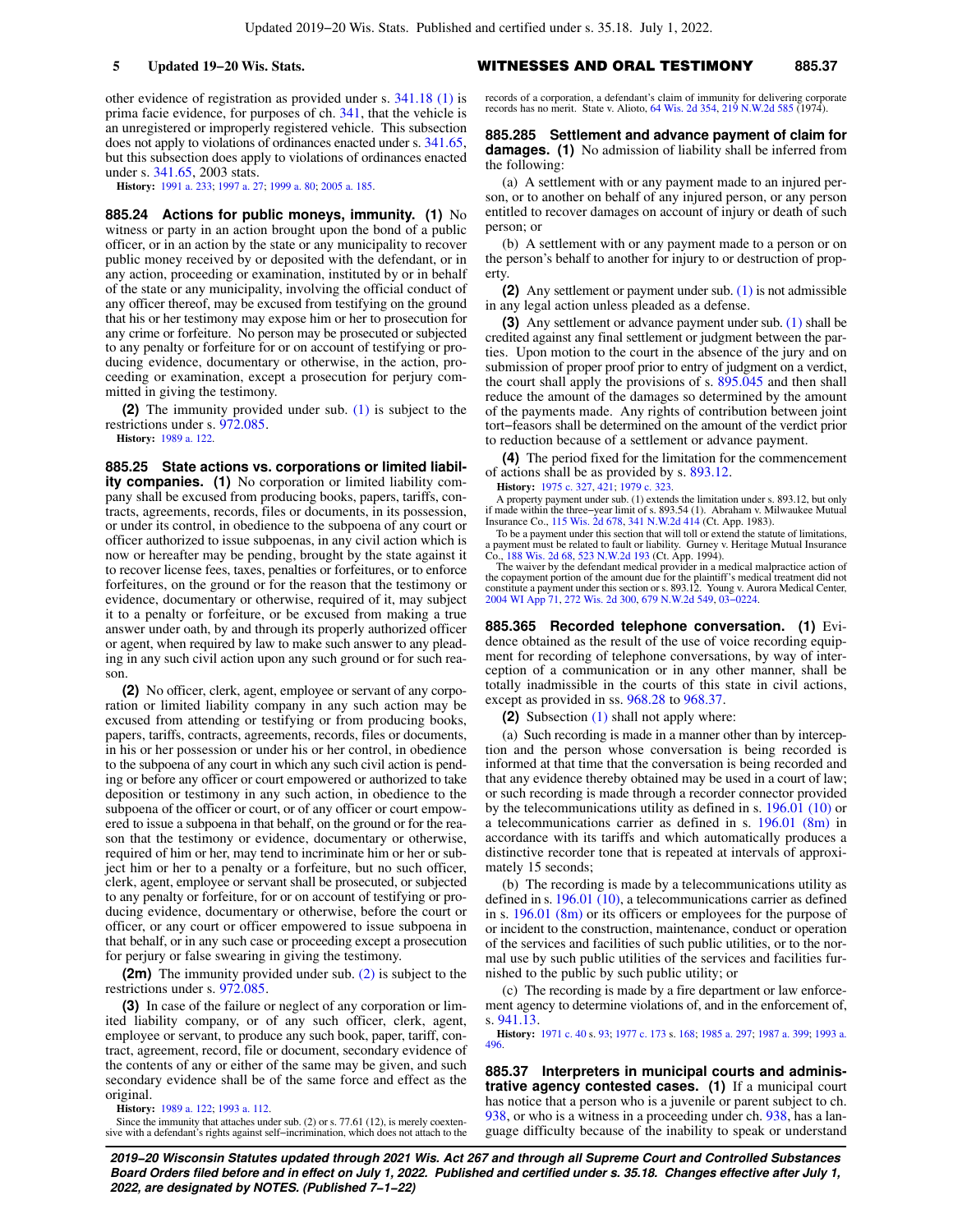# **885.37** WITNESSES AND ORAL TESTIMONY **Updated 19−20 Wis. Stats. 6**

English, has a hearing impairment, is unable to speak or has a speech defect, the court shall make a factual determination of whether the language difficulty or the hearing or speaking impairment is sufficient to prevent the individual from communicating with his or her attorney, reasonably understanding the English testimony or reasonably being understood in English. If the court determines that an interpreter is necessary, the court shall advise the person that he or she has a right to a qualified interpreter and that, if the person cannot afford one, an interpreter will be provided for him or her at the public's expense. Any waiver of the right to an interpreter is effective only if made voluntarily in person, in open court and on the record.

**(2)** A municipal court may authorize the use of an interpreter in actions or proceedings in addition to those specified in sub. [\(1\).](https://docs.legis.wisconsin.gov/document/statutes/885.37(1))

**(3)** (a) In this subsection:

1. "Agency" includes any official, employee or person acting on behalf of an agency.

2. "Contested case" means a proceeding before an agency in which, after a hearing required by law, substantial interests of any party to the proceeding are determined or adversely affected by a decision or order in the proceeding and in which the assertion by one party of any such substantial interest is denied or controverted by another party to the proceeding.

(b) In any administrative contested case proceeding before a state, county or municipal agency, if the agency conducting the proceeding has notice that a party to the proceeding has a language difficulty because of the inability to speak or understand English, has a hearing impairment, is unable to speak or has a speech defect, the agency shall make a factual determination of whether the language difficulty or hearing or speaking impairment is sufficient to prevent the party from communicating with others, reasonably understanding the English testimony or reasonably being understood in English. If the agency determines that an interpreter is necessary, the agency shall advise the party that he or she has a right to a qualified interpreter. After considering the party's ability to pay and the other needs of the party, the agency may provide for an interpreter for the party at the public's expense. Any waiver of the right to an interpreter is effective only if made at the administrative contested case proceeding.

**(3m)** Any agency may authorize the use of an interpreter in a contested case proceeding for a person who is not a party but who has a substantial interest in the proceeding.

**(4)** (a) The necessary expense of furnishing an interpreter for an indigent person in a municipal court shall be paid by the municipality.

(b) The necessary expense of furnishing an interpreter for an indigent party under sub.  $(3)$  shall be paid by the unit of government for which the proceeding is held.

(c) The court or agency shall determine indigency under this section.

**(5)** (a) If a municipal court under sub. [\(1\)](https://docs.legis.wisconsin.gov/document/statutes/885.37(1)) or [\(2\)](https://docs.legis.wisconsin.gov/document/statutes/885.37(2)) or an agency under sub. [\(3\)](https://docs.legis.wisconsin.gov/document/statutes/885.37(3)) decides to appoint an interpreter, the court or agency shall follow the applicable procedure under par. [\(b\)](https://docs.legis.wisconsin.gov/document/statutes/885.37(5)(b)) or [\(c\).](https://docs.legis.wisconsin.gov/document/statutes/885.37(5)(c))

(b) The department of health services shall maintain a list of qualified interpreters for use with persons who have hearing impairments. The department shall distribute the list, upon request and without cost, to courts and agencies who must appoint interpreters. If an interpreter needs to be appointed for a person who has a hearing impairment, the court or agency shall appoint a qualified interpreter from the list. If no listed interpreter is available or able to interpret, the court or agency shall appoint as interpreter another person who is able to accurately communicate with and convey information to and receive information from the hearing−impaired person.

(c) If an interpreter needs to be appointed for a person with an impairment or difficulty not covered under par. [\(b\)](https://docs.legis.wisconsin.gov/document/statutes/885.37(5)(b)), the court or agency may appoint any person the court or agency decides is qualified.

**History:** Sup. Ct. Order, 67 Wis. 2d 585, 760 (1975); [1975 c. 106](https://docs.legis.wisconsin.gov/document/acts/1975/106), [199;](https://docs.legis.wisconsin.gov/document/acts/1975/199) Stats. 1975 s. 885.37; [1985 a. 266](https://docs.legis.wisconsin.gov/document/acts/1985/266); [1987 a. 27;](https://docs.legis.wisconsin.gov/document/acts/1987/27) [1995 a. 27](https://docs.legis.wisconsin.gov/document/acts/1995/27) ss. [7207](https://docs.legis.wisconsin.gov/document/acts/1995/27,%20s.%207207) to [7209,](https://docs.legis.wisconsin.gov/document/acts/1995/27,%20s.%207209) [9126 \(19\);](https://docs.legis.wisconsin.gov/document/acts/1995/27,%20s.%209126) [1995 a.](https://docs.legis.wisconsin.gov/document/acts/1995/77) [77](https://docs.legis.wisconsin.gov/document/acts/1995/77); [2001 a. 16](https://docs.legis.wisconsin.gov/document/acts/2001/16); [2007 a. 20](https://docs.legis.wisconsin.gov/document/acts/2007/20) s. [9121 \(6\) \(a\);](https://docs.legis.wisconsin.gov/document/acts/2007/20,%20s.%209121) [2021 a. 238](https://docs.legis.wisconsin.gov/document/acts/2021/238) s. [44.](https://docs.legis.wisconsin.gov/document/acts/2021/238,%20s.%2044)

A court has notice of a language difficulty when it becomes aware that a defendant's difficulty with English may impair his or her ability to communicate with counsel, to understand testimony, or to be understood in English and does not hinge on a request from counsel for an interpreter. State v. Yang, [201 Wis. 2d 725,](https://docs.legis.wisconsin.gov/document/courts/201%20Wis.%202d%20725) [549 N.W.2d](https://docs.legis.wisconsin.gov/document/courts/549%20N.W.2d%20769) [769](https://docs.legis.wisconsin.gov/document/courts/549%20N.W.2d%20769) (Ct. App. 1996), [95−0583.](https://docs.legis.wisconsin.gov/document/wicourtofappeals/95-0583)

The hearing on the accommodation should precede the substantive hearing. Strook v. Kedinger, [2009 WI App 31](https://docs.legis.wisconsin.gov/document/courts/2009%20WI%20App%2031), [316 Wis. 2d 548,](https://docs.legis.wisconsin.gov/document/courts/316%20Wis.%202d%20548) [766 N.W.2d 219](https://docs.legis.wisconsin.gov/document/courts/766%20N.W.2d%20219), [07−2898.](https://docs.legis.wisconsin.gov/document/wicourtofappeals/07-2898)

## **885.38 Interpreters in circuit and appellate courts. (1)** In this section:

(a) "Court proceeding" means any proceeding before a court of record.

(b) "Limited English proficiency" means any of the following:

1. The inability, because of the use of a language other than English, to adequately understand or communicate effectively in English in a court proceeding.

2. The inability, due to a speech impairment, hearing loss, deafness, deaf−blindness, or other disability, to adequately hear, understand, or communicate effectively in English in a court proceeding.

(c) "Qualified interpreter" means a person who is able to do all of the following:

1. Readily communicate with a person who has limited English proficiency.

2. Orally transfer the meaning of statements to and from English and the language spoken by a person who has limited English proficiency in the context of a court proceeding.

3. Readily and accurately interpret for a person who has limited English proficiency, without omissions or additions, in a manner that conserves the meaning, tone, and style of the original statement, including dialect, slang, and specialized vocabulary.

**(2)** The supreme court shall establish the procedures and policies for the recruitment, training, and certification of persons to act as qualified interpreters in a court proceeding and for the fees imposed for the training and certification, and for the coordination, discipline, retention, and training of those interpreters. Any fees collected under this subsection shall be credited to the appropriation under s. [20.680 \(2\) \(gc\).](https://docs.legis.wisconsin.gov/document/statutes/20.680(2)(gc))

**(3)** (a) If the court determines that the person has limited English proficiency and that an interpreter is necessary, the court shall advise the person that he or she has the right to a qualified interpreter at the public's expense if the person is one of the following:

1. A party in interest.

2. A witness, while testifying in a court proceeding.

3. An alleged victim, as defined in s. [950.02 \(4\)](https://docs.legis.wisconsin.gov/document/statutes/950.02(4)).

4. A parent or legal guardian of a minor party in interest or the legal guardian of a party in interest.

5. Another person affected by the proceedings, if the court determines that the appointment is necessary and appropriate.

(b) The court may appoint more than one qualified interpreter in a court proceeding when necessary.

(c) If a person with limited English proficiency, as defined in sub.  $(1)$  (b) 2., is part of a jury panel in a court proceeding, the court shall appoint a qualified interpreter for that person.

(d) If a person with limited English proficiency requests the assistance of the clerk of circuit courts regarding a legal proceeding, the clerk may provide the assistance of a qualified interpreter to respond to the person's inquiry.

(e) A qualified interpreter appointed under this subsection may, with the approval of the court, provide interpreter services outside the court room that are related to the court proceedings, including during court−ordered psychiatric or medical exams or mediation.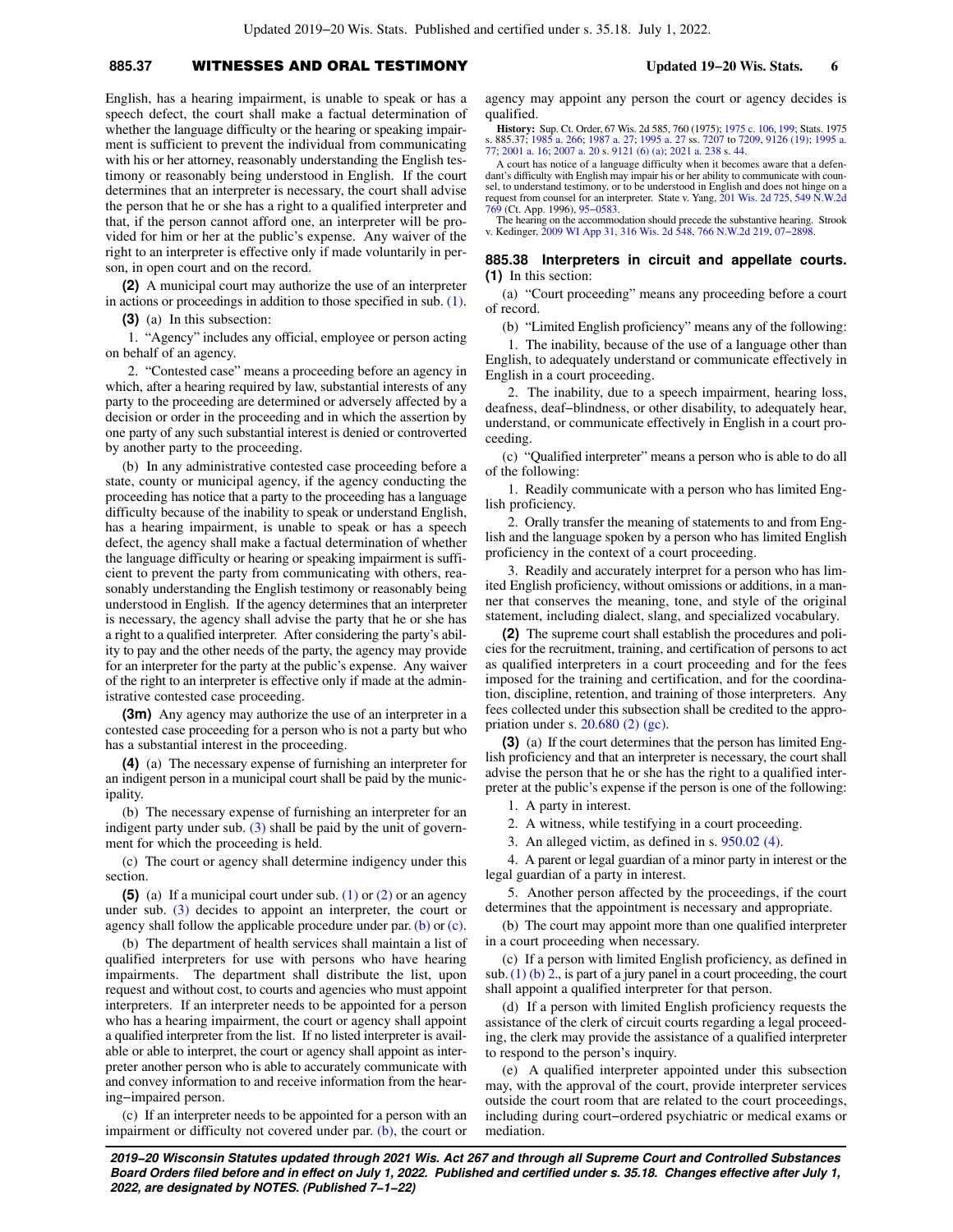### **7 Updated 19−20 Wis. Stats.** WITNESSES AND ORAL TESTIMONY **885.44**

(f) A court may authorize the use of a qualified interpreter in actions or proceedings in addition to those specified in par. [\(a\)](https://docs.legis.wisconsin.gov/document/statutes/885.38(3)(a)).

**(4)** (a) The court may accept the waiver of the right to a qualified interpreter by a person with limited English proficiency at any point in the court proceeding if the court advises the person of the nature and effect of the waiver and determines on the record that the waiver has been made knowingly, intelligently, and voluntarily.

(b) At any point in the court proceeding, for good cause, the person with limited English proficiency may retract his or her waiver and request that a qualified interpreter be appointed.

**(5)** Every qualified interpreter, before commencing his or her duties in a court proceeding, shall take a sworn oath that he or she will make a true and impartial interpretation. The supreme court may approve a uniform oath for qualified interpreters.

**(6)** Any party to a court proceeding may object to the use of any qualified interpreter for good cause. The court may remove a qualified interpreter for good cause.

**(7)** The delay resulting from the need to locate and appoint a qualified interpreter may constitute good cause for the court to toll the time limitations in the court proceeding.

**(8)** (a) Except as provided in par. [\(b\)](https://docs.legis.wisconsin.gov/document/statutes/885.38(8)(b)), the necessary expenses of providing qualified interpreters to persons with limited English proficiency under this section shall be paid as follows:

1. The county in which the circuit court is located shall pay the expenses in all proceedings before a circuit court and when the clerk of circuit court uses a qualified interpreter under sub. [\(3\) \(d\).](https://docs.legis.wisconsin.gov/document/statutes/885.38(3)(d)) The county shall be reimbursed in the manner determined by the director of state courts under s. [758.19](https://docs.legis.wisconsin.gov/document/statutes/758.19) for expenses paid under this subdivision.

2. The court of appeals shall pay the expenses in all proceedings before the court of appeals.

3. The supreme court shall pay the expenses in all proceedings before the supreme court.

(b) The state public defender shall pay the expenses for interpreters assisting the state public defender in representing an indigent person in preparing for court proceedings.

**History:** [2001 a. 16;](https://docs.legis.wisconsin.gov/document/acts/2001/16) [2003 a. 33;](https://docs.legis.wisconsin.gov/document/acts/2003/33) [2007 a. 20](https://docs.legis.wisconsin.gov/document/acts/2007/20); [2015 a. 55](https://docs.legis.wisconsin.gov/document/acts/2015/55).

A court has notice of a language difficulty when it becomes aware that a defendant's difficulty with English may impair his or her ability to communicate with coun-<br>sel, to understand testimony, or to be understood in English and does not hinge on a<br>request from counsel for an interpreter. State v. [769](https://docs.legis.wisconsin.gov/document/courts/549%20N.W.2d%20769) (Ct. App. 1996), [95−0583.](https://docs.legis.wisconsin.gov/document/wicourtofappeals/95-0583)

When an accused requires an interpreter and witnesses are to testify in a foreign language, the better practice may be to have 2 interpreters, one for the accused and one for the court. State v. Santiago, [206 Wis. 2d 3,](https://docs.legis.wisconsin.gov/document/courts/206%20Wis.%202d%203) [556 N.W.2d 687](https://docs.legis.wisconsin.gov/document/courts/556%20N.W.2d%20687) (1996), [94−1200](https://docs.legis.wisconsin.gov/document/wisupremecourt/94-1200).

Fair trials require comprehension of the spoken word by parties, witnesses, and fact–finders. A witness's comprehension affects the analysis of whether a trial court off cross–examination prematurely. State v. Yang, [2006 WI App 48](https://docs.legis.wisconsin.gov/document/courts/2006%20WI%20App%2048), [290 Wis. 2d](https://docs.legis.wisconsin.gov/document/courts/290%20Wis.%202d%20235) [235](https://docs.legis.wisconsin.gov/document/courts/290%20Wis.%202d%20235), [712 N.W.2d 400,](https://docs.legis.wisconsin.gov/document/courts/712%20N.W.2d%20400) [05−0817](https://docs.legis.wisconsin.gov/document/wicourtofappeals/05-0817).

The legislature intended for the courts to provide necessary interpreters for both the hearing impaired and for those of limited English proficiency regardless of their

ability to pay. Courts may not tax the parties for these costs. [OAG 9−08.](https://docs.legis.wisconsin.gov/document/oag/oag9-08) Injustice in any Language: the Need for Improved Standards Governing Court-room Interpretation in Wisconsin. Pantoga. 82 MLR 601 (1999). Se Habla Everything: The Right to an Impartial, Qualified Interpreter. Araiza.

Wis. Law. Sept. 1997. New Interpreter Code of Ethics. Lamelas. Wis. Law. Mar. 2003.

### SUBCHAPTER II

### VIDEOTAPE PROCEDURE

**885.40 Applicability.** Sections [885.40](https://docs.legis.wisconsin.gov/document/statutes/885.40) to [885.47](https://docs.legis.wisconsin.gov/document/statutes/885.47) apply to all trial courts of record in this state in the receipt and utilization of testimony and other evidence recorded on videotape and to the review of cases on appeal where the record on appeal contains testimony or other evidence recorded on videotape. These sections are not intended to preclude or limit the presentation of evidence by other technical procedures.

**History:** Sup. Ct. Order, 67 Wis. 2d vii (1975).

**Judicial Council Committee's Note, 1975:** The contents of these rules are not meant to exclude present practice whereby movies and photographs are introduced into evidence in appropriate situations. [Re Order effective Jan. 1, 1976] Sections 885.40 to 885.47 did not apply to police videotape of a drunk driver. State v. Haefer, [110 Wis. 2d 381,](https://docs.legis.wisconsin.gov/document/courts/110%20Wis.%202d%20381) [328 N.W.2d 894](https://docs.legis.wisconsin.gov/document/courts/328%20N.W.2d%20894) (Ct. App. 1982). Legal Applications of Videotape. Benowitz. WBB June 1974.

**885.41 Definitions. (1)** VIDEOTAPING. Videotaping is a visual or simultaneous audiovisual electronic recording.

**(2)** OPERATOR. Operator means a person trained to operate video equipment and may be an official qualified under s. [804.03.](https://docs.legis.wisconsin.gov/document/statutes/804.03) **History:** Sup. Ct. Order, 67 Wis. 2d vii (1975); [1987 a. 403](https://docs.legis.wisconsin.gov/document/acts/1987/403).

**Judicial Council Committee's Note, 1975:** The definition of videotaping recognizes that videotaping can be used for visual purposes with no audio recording present. The definition of operator recognizes that an operator of videotape equipment could be the same individual before whom depositions can presently be taken as authorized by s. 804.03. [Re Order effective Jan. 1, 1976]

**885.42 When available. (1)** DEPOSITIONS. Any deposition may be recorded by audiovisual videotape without a stenographic transcript. Any party to the action may arrange at the party's expense to have a simultaneous stenographic record made. Except as provided by ss. [885.40](https://docs.legis.wisconsin.gov/document/statutes/885.40) to [885.47](https://docs.legis.wisconsin.gov/document/statutes/885.47), ch. [804](https://docs.legis.wisconsin.gov/document/statutes/ch.%20804) governing the practice and procedure in depositions and discovery shall apply.

**(2)** OTHER EVIDENCE. Such other evidence as is appropriate may be recorded by videotape and be presented at a trial. The court may direct a party or the court reporter to prepare a transcript of an audio or audiovisual recording presented under this subsec-tion in accordance with [SCR 71.01](https://docs.legis.wisconsin.gov/document/scr/71.01)  $(2)$  (e).

**(3)** ENTIRE TRIAL TESTIMONY AND EVIDENCE. All trial proceedings, including evidence in its entirety, may be presented at a trial by videotape upon the approval of all parties and the trial judge. In determining whether to approve a videotape trial, the trial judge, after consultation with counsel, shall consider the cost involved, the nature of the action, and the nature and amount of testimony. The trial judge shall fix a date prior to the date of trial when all recorded testimony must be filed with the clerk of court.

**(4)** TRIAL RECORD. At trial, videotape depositions shall be reported unless accompanied with a certified transcript submitted in accordance with [SCR 71.01](https://docs.legis.wisconsin.gov/document/scr/71.01)  $(2)$   $(d)$ .

**History:** Sup. Ct. Order, 67 Wis. 2d 585, xii (1975); [1975 c. 218;](https://docs.legis.wisconsin.gov/document/acts/1975/218) [1987 a. 403;](https://docs.legis.wisconsin.gov/document/acts/1987/403) Sup. Ct. Order No. [10−06,](https://docs.legis.wisconsin.gov/document/sco/10-06) 2010 WI 128, 329 Wis. 2d xxvii.

**Judicial Council Committee's Note, 1975:** Sub. (1). The definition of depositions is meant to include adverse examinations prior to trial.

Sub. (2). This subsection anticipates that certain other evidence, such as the scene of an accident or the lifestyle of an accident victim, may be presented at trial by means of videotape. This provision would also allow the majority of a trial to be conducted by means of videotape.

Sub. (3). This subsection would authorize an entire videotape trial in Wisconsin. Such a trial could only occur upon the approval of all parties and the presiding judge. Appropriate safeguards are included to ensure that this provision would be used only when clearly appropriate. Procedure for a videotape trial is subject to agreement among the parties and the court.

Sub. (4). This subsection establishes that matters presented by videotape at trial are made a part of the trial record in anticipation of a possible appeal. [Re Order effective Jan. 1, 1976]

**885.43 Notice of videotape deposition.** Every notice for the taking of a videotape deposition and subpoena for attendance at such deposition shall state that the deposition is to be visually recorded and preserved pursuant to the provisions of ss. [885.44](https://docs.legis.wisconsin.gov/document/statutes/885.44) and [885.46](https://docs.legis.wisconsin.gov/document/statutes/885.46).

**History:** Sup. Ct. Order, 67 Wis. 2d 585, xii (1975); Sup. Ct. Order, 141 Wis. 2d xxxv (1987).

**Judicial Council Committee's Note, 1975:** This provision recognizes that there should be adequate notice that a deposition by videotape is to be taken. The section requires that the notice make reference to the provisions on filing and preserving of

videotape depositions. [Re Order effective Jan. 1, 1976] **Judicial Council Note, 1988.** Videotape depositions are no longer required to be filed in court. [Re Order effective Jan. 1, 1988]

**885.44 Videotape deposition procedure. (1)** OFFICIAL. Videotape depositions may be taken by persons authorized by s. [804.03.](https://docs.legis.wisconsin.gov/document/statutes/804.03)

**(2)** REQUIRED INFORMATION. The deposition shall begin by the operator stating on camera:

(a) The operator's name and business address;

- (b) The name and business address of the operator's employer;
- (c) The date, time and place of the deposition;
- (d) The caption of the case;
- (e) The name of the witness; and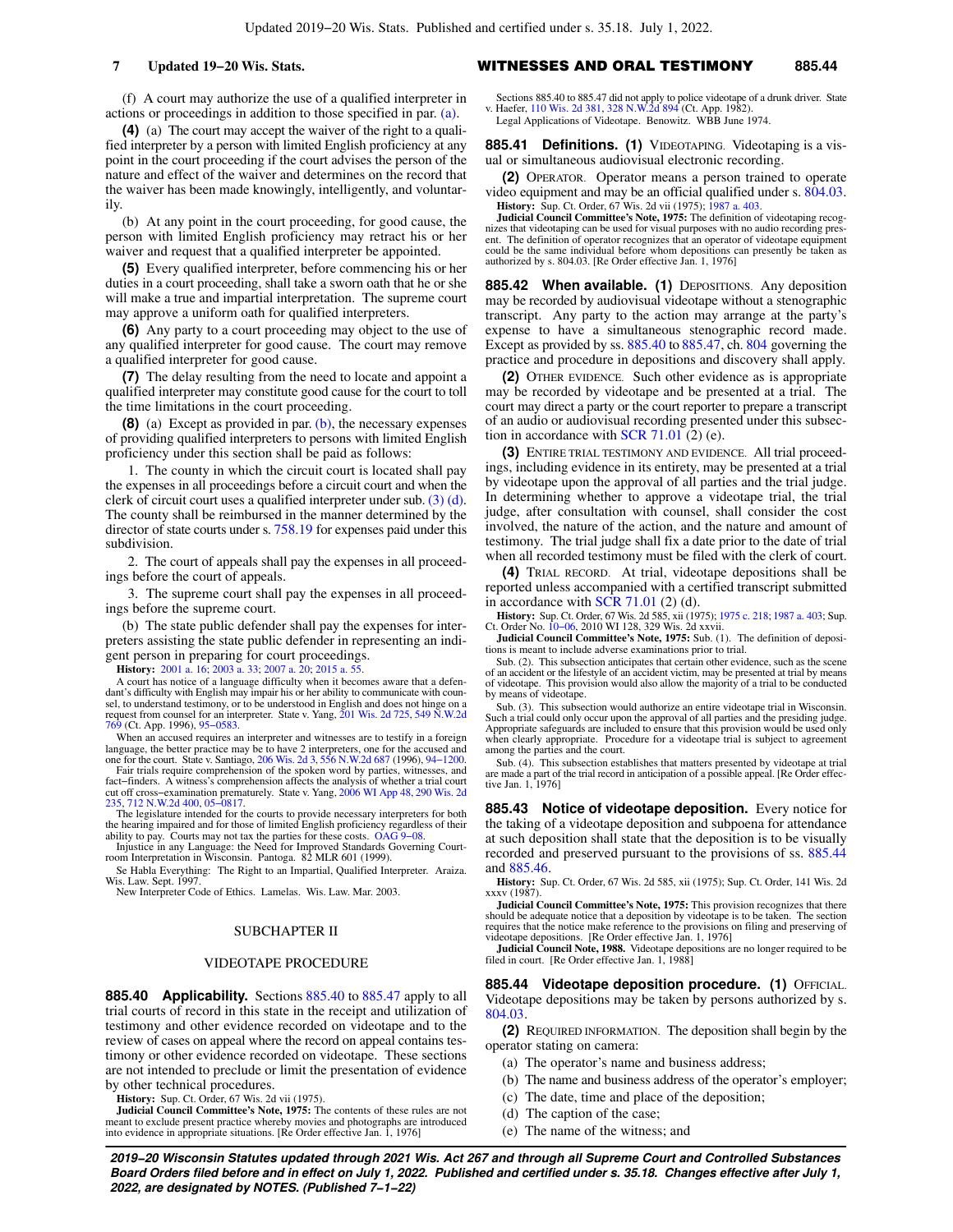## **885.44** WITNESSES AND ORAL TESTIMONY **Updated 19−20 Wis. Stats. 8**

(f) The party on whose behalf the deposition is being taken. Counsel shall identify themselves on camera. The person before whom the deposition is taken shall then identify himself or herself and swear or affirm the witness on camera. At the conclusion of the deposition the operator shall state on camera that the deposition is concluded. When the length of the deposition requires the use of more than one tape, the end of each tape and the beginning of each succeeding tape shall be announced on camera by the operator.

**(3)** CAMERA. More than one camera may be used, either in sequence or simultaneously.

**(4)** TIMING OF DEPOSITION. The deposition shall be timed by a date−time generator which shall show continually each hour, minute and second of each tape of the deposition.

**(5)** OBJECTIONS. Objections may be made as provided in s. [804.05 \(4\) \(b\)](https://docs.legis.wisconsin.gov/document/statutes/804.05(4)(b)).

**(6)** SUBMISSION TO WITNESS. After a videotape deposition is taken, submission of the videotape to the witness for examination is deemed waived unless such submission is requested by the witness.

**(7)** CERTIFICATION OF ORIGINAL VIDEOTAPE DEPOSITION. The official before whom the videotape deposition is taken shall cause a written certification to be attached to the original videotape. The certification shall state that the witness was fully sworn or affirmed by the official and that the videotape is a true record of the testimony given by the witness. If the witness has not waived the right to a showing and examination of the videotape deposition, the witness shall also sign the certification.

**(8)** CERTIFICATION OF EDITED VIDEOTAPE DEPOSITION. The official who edits an original videotape deposition shall attach a written certification to the edited copy of the videotape deposition. The certification shall state that the editing complies with the rulings of the court and that the original videotape deposition has not been affected by the editing process.

**(9)** MOTIONS ON OBJECTIONS. Motions for ruling upon objections shall be made with the court within 30 days of recording of the videotape deposition or within a reasonable time stipulated by the parties.

**(11)** RULING ON OBJECTIONS. In ruling on objections the court may view the entire videotape or pertinent parts thereof, listen to an audiotape of the videotape sound track, or direct the objecting party to file a partial transcript. The court shall make written rulings on objections and an order for editing. Copies of the court's rulings and order for editing shall be sent to the parties and the objecting witness.

**(12)** EDITING ALTERNATIVES. (a) The original videotape shall not be affected by any editing process. In its order for editing the court may do any of the following:

1. Order the official to keep the original videotape intact and make an edited copy of the videotape that deletes all references to objections and objectionable material.

2. Order the person showing the original videotape at trial to suppress the objectionable audio portions of the videotape.

3. Order the person showing the original videotape at trial to suppress the objectionable audio and video portions of the videotape.

(b) If the court enters an order under par. (a)  $2$ , it shall, in jury trials, instruct the jury to disregard the video portions of the presentation when the audio portion is suppressed.

(c) If the court enters an order under par. [\(a\) 3.](https://docs.legis.wisconsin.gov/document/statutes/885.44(12)(a)3.), it shall, in jury trials, instruct the jury to disregard any deletions apparent in the playing of the videotape.

**(13)** COPYING AND TRANSCRIBING. (a) Upon the request of any party or other person authorized by the court, the official shall provide, at the cost of the party or person, a copy of a deposition in the form of a videotape, a written transcript, or an audio recording.

(b) When an official makes a copy of the videotape deposition in the form of a videotape or audio recording, the official shall attach a written certification to the copy. The certification shall state that the copy is a true record of the videotape testimony of the witness.

(c) When an official makes a copy of the videotape deposition in the form of a written transcript, the official shall attach a written certification and serve the transcript pursuant to s. [804.05 \(7\).](https://docs.legis.wisconsin.gov/document/statutes/804.05(7))

**(14)** OBJECTIONS AT TRIAL. Objections made at trial which have not been waived or previously raised and ruled upon shall be made before the videotape deposition is presented. The trial judge shall rule on such objections prior to the presentation of the videotape. If an objection is sustained, that portion of the videotape containing the objectionable testimony shall be deleted in the manner provided in sub.  $(12)$ .

**History:** Sup. Ct. Order, 67 Wis. 2d vii, xiii (1975); [1975 c. 218;](https://docs.legis.wisconsin.gov/document/acts/1975/218) Sup. Ct. Order, 141 Wis. 2d xxxv (1987); [1999 a. 85](https://docs.legis.wisconsin.gov/document/acts/1999/85).

**Judicial Council Committee's Note, 1975:** Subs. (2) through (5) set out the mechanical procedures for the taking of a videotape deposition. These procedures are included to ensure uniformity throughout Wisconsin. In addition, they ensure proper identification of the contents of a videotape deposition and protect against tampering. Sub. (5) is not intended to affect the provisions in other statutes on objections but is included as part of videotape deposition procedure to facilitate possible editing. It is based on a similar Ohio rule.

Sub. (6) contemplates that, as with regular depositions, the large majority of witnesses at a videotape deposition do not desire to review the deposition upon its completion.

Subs. (7) and (8) set out the procedure for certification of a videotape deposition. Certification by the official taking the deposition must also be made of a copy or audio recording of a videotape deposition and of an edited version of a deposition.

Sub. (9) allows for an expansion of time for motions on videotape objections if the parties stipulate to the additional time.

Sub. (11) requires that any editing of a videotape deposition required by a court ruling favorably on an objection can only be done by a court order. It also requires that the parties and the objecting witness receive copies of both the court's ruling on objections and order for editing.

Sub. (12) sets out the alternatives that the court may use in ordering editing of a videotape deposition. It is included to facilitate the most expeditious and least expensive method of editing.

Sub. (13). Access to videotape recordings after filing is by court order and subject to terms prescribed by the court in order to protect the integrity of such recordings.

Sub. (14). Objections to a videotape deposition not previously resolved that are made at trial must be made prior to the actual showing of the videotape at the trial. This procedure assures timely raising of objections. [Re Order effective Jan. 1, 1976]

**Judicial Council Note, 1988:** Videotape depositions, like other discovery docu-<br>ments, are no longer required to be filed in court. See s. 804.01 (6), Stats. [Re Order effective Jan. 1, 1988]

**885.45 Videotape costs; depositions and trials. (1)** The expense of videotape as a material shall be borne by the proponent.

**(2)** The reasonable expense of recording testimony on videotape shall be costs in the action.

**(3)** The expense of playing the videotape recording at trial shall be borne by the proponent of the testimony. If the proponent is entitled to costs, the expense under this subsection shall be costs in the action, not to exceed for each witness or expert witness the maximum allowable cost for witness fees under ss. [814.04 \(2\)](https://docs.legis.wisconsin.gov/document/statutes/814.04(2)) and [814.67 \(1\) \(b\)](https://docs.legis.wisconsin.gov/document/statutes/814.67(1)(b)) and [\(c\)](https://docs.legis.wisconsin.gov/document/statutes/814.67(1)(c)).

**(4)** The expense of an audio reproduction of the videotape recording sound track used by the court in ruling on objections shall be costs in the action.

**(5)** The expense of playing the videotape recording for the purpose of ruling upon objections shall be borne by one or more parties as apportioned by the court in an equitable manner. If the party bearing the expense is entitled to costs, the expense under this subsection shall be costs in the action in an amount determined by the court.

**(6)** The expense of producing the edited version of the videotape recording shall be costs in the action, provided that the expense of the videotape, as a material, shall be borne by the proponent of the testimony.

**(7)** The expense of a copy of the videotape recording and the expense of an audiotape recording of the videotape sound track shall be borne by the party requesting the copy.

**History:** Sup. Ct. Order, 67 Wis. 2d vii (1975); [1983 a. 256](https://docs.legis.wisconsin.gov/document/acts/1983/256).

**Judicial Council Committee's Note, 1975:** This provision sets out the application of costs in the use of videotape procedure. Costs are allocated in an equitable manner between the proponent and the court or are considered costs in the action. [Re Order effective Jan. 1, 1976]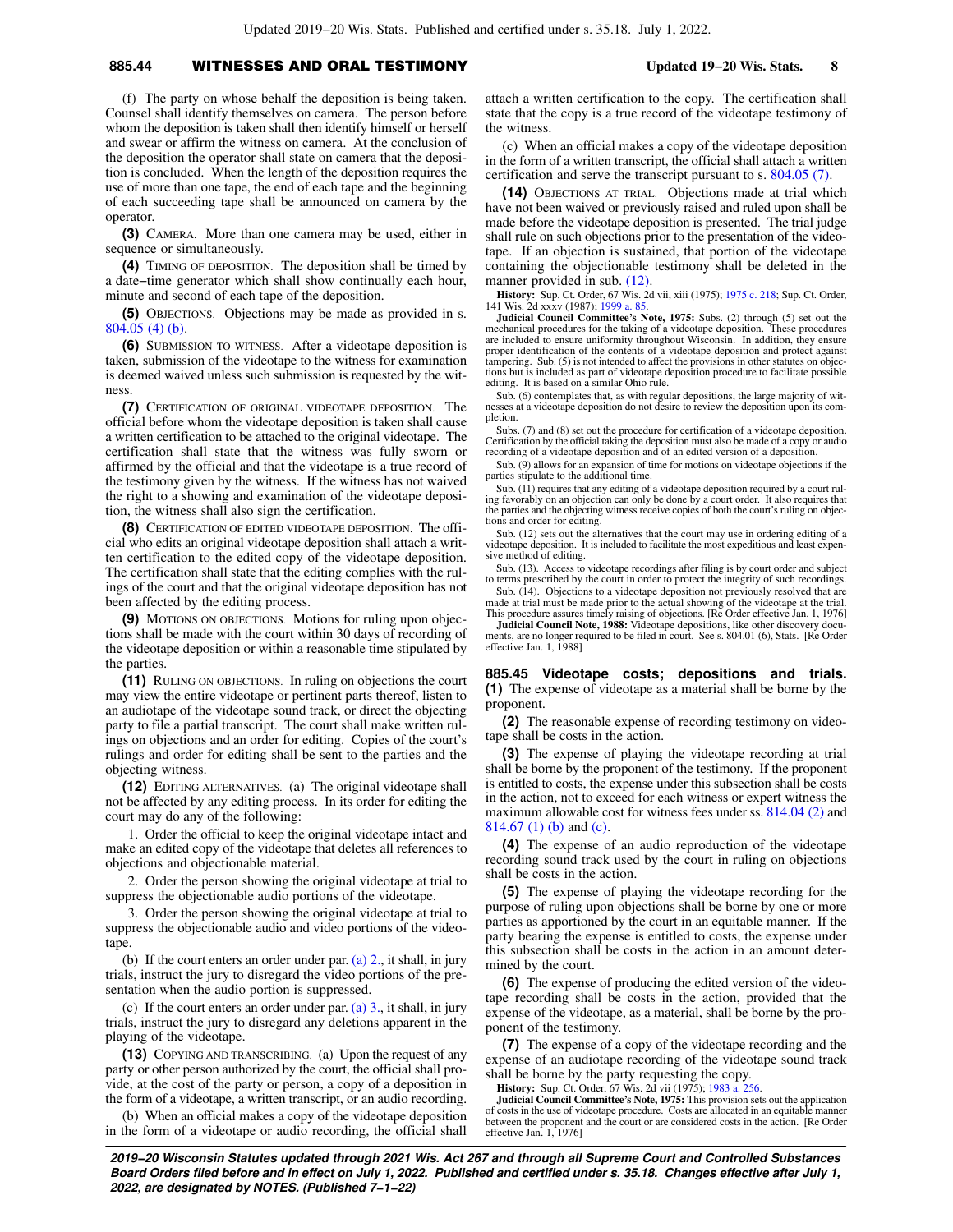**885.46 Videotape custody and preservation.** The official shall maintain secure and proper storage of the original videotape recording and any edited videotape recording until:

**(1)** The final disposition of the cause where no trial is had;

**(2)** The expiration of the appeal period following trial, provided no appeal is taken;

**(3)** The final determination of the cause if an appeal is taken. **History:** Sup. Ct. Order, 67 Wis. 2d 585, vii (1975); Sup. Ct. Order, 141 Wis. 2d xxxv (1987).

**Judicial Council Committee's Note, 1975:** Sub. (1). One of the advantages of videotape is its possible reuse in other legal proceedings but the proponent of any videotape testimony retains the responsibility for submitting a recording of sufficient quality.

Sub. (2). Release of videotape recordings may be done only by order of the court. Such release may only occur after completion of the proceeding for which the video-tape has been used. [Re Order effective Jan. 1, 1976]

**885.47 Videotape playback equipment. (1)** PLAYBACK EQUIPMENT. Each court may establish rules providing for the availability of playback or reproducing equipment. Such rules shall provide for an adequately trained operator. Minimum playback equipment shall be a videotape player of a commonly available type and one monitor having at least a 14 inch diagonal screen. Color equipment is not required. If a party uses videotape which is not compatible with the available playback equipment, the party shall furnish playback equipment or convert the videotape to a format compatible with the available playback equipment at the party's expense, which shall not be chargeable as costs.

**History:** Sup. Ct. Order, 67 Wis. 2d xiii (1975); [1975 c. 218;](https://docs.legis.wisconsin.gov/document/acts/1975/218) Sup. Ct. Order, 101 Wis. 2d xi (1981); Sup. Ct. Order, 141 Wis. 2d xxxv (1987).<br>**Judicial Council Committee's Note, 1975:** Sub. (2) [(1)]. Each court in Wisco

sin is encouraged to establish rules for making available videotape playback or reproducing equipment. Such availability could be secured through purchase, leasing, rental, or borrowing from another court. Each court establishing such rules must provide for a trained videotape operator. [Re Order effective Jan. 1, 1976]

# SUBCHAPTER III

# USE OF VIDEOCONFERENCING IN THE CIRCUIT COURTS

**885.50 Statement of intent. (1)** It is the intent of the Supreme Court that videoconferencing technology be available for use in the circuit courts of Wisconsin to the greatest extent possible consistent with the limitations of the technology, the rights of litigants and other participants in matters before the courts, and the need to preserve the fairness, dignity, solemnity, and decorum of court proceedings. Further, it is the intent of the Supreme Court that circuit court judges be vested with the discretion to determine the manner and extent of the use of videoconferencing technology, except as specifically set forth in this subchapter.

**(2)** In declaring this intent, the Supreme Court finds that careful use of this evolving technology can make proceedings in the circuit courts more efficient and less expensive to the public and the participants without compromising the fairness, dignity, solemnity, and decorum of these proceedings. The Supreme Court further finds that an open−ended approach to the incorporation of this technology into the court system under the supervision and control of judges, subject to the limitations and guidance set forth in this subchapter, will most rapidly realize the benefits of videoconferencing for all concerned.

**(3)** In declaring this intent, the Supreme Court further finds that improper use of videoconferencing technology, or use in situations in which the technical and operational standards set forth in this subchapter are not met, can result in abridgement of fundamental rights of litigants, crime victims, and the public, unfair shifting of costs, and loss of the fairness, dignity, solemnity, and decorum of court proceedings that is essential to the proper administration of justice.

**History:** Sup. Ct. Order No. [07−12,](https://docs.legis.wisconsin.gov/document/sco/07-12) 2008 WI 37, 305 Wis. 2d xli.

**Comment, 2008:** Section 885.50 is intended to recognize and summarize the larger debate concerning the use of videoconferencing technology in the courts, and to provide a clear statement of the Supreme Court's intent concerning such use, which

should be helpful guidance to litigants, counsel and circuit and appellate courts in interpreting and applying these rules.

This subchapter is not intended to give circuit court judges the authority to compel county boards to acquire, maintain or replace videoconferencing equipment. Rather, it is intended to provide courts with authority and guidance in the use of whatever

videoconferencing equipment might be made available to them. Bridging the Distance: Videoconferencing in Wisconsin Circuit Courts. Leineweber. Wis. Law. July 2008.

### **885.52 Definitions.** In this subchapter:

**(1)** "Circuit court" includes proceedings before circuit court judges and commissioners, and all references to circuit court judges include circuit court commissioners.

**(2)** "Participants" includes litigants, counsel, witnesses while on the stand, judges, and essential court staff, but excludes other interested persons and the public at large.

**(3)** "Videoconferencing" means an interactive technology that sends video, voice, and data signals over a transmission circuit so that two or more individuals or groups can communicate with each other simultaneously using video monitors.

**History:** Sup. Ct. Order No. [07−12,](https://docs.legis.wisconsin.gov/document/sco/07-12) 2008 WI 37, 305 Wis. 2d xli.

**885.54 Technical and operational standards. (1)** Videoconferencing technology used in circuit court proceedings shall meet the following technical and operational standards:

(a) Participants shall be able to see, hear, and communicate with each other.

(b) Participants shall be able to see, hear, and otherwise observe any physical evidence or exhibits presented during the proceeding.

(c) Video and sound quality shall be adequate to allow participants to observe the demeanor and non−verbal communications of other participants and to clearly hear what is taking place in the courtroom to the same extent as if they were present in the courtroom.

(d) Parties and counsel at remote locations shall be able, upon request, to have the courtroom cameras scan the courtroom so that remote participants may observe other persons present and activities taking place in the courtroom during the proceedings.

(e) In matters set out in par. [\(g\)](https://docs.legis.wisconsin.gov/document/statutes/885.54(1)(g)), counsel for a defendant or respondent shall have the option to be physically present with the client at the remote location, and the facilities at the remote location shall be able to accommodate counsel's participation in the proceeding from such location. Parties and counsel at remote locations shall be able to mute the microphone system at that location so that there can be private, confidential communication between them.

(f) If applicable, there shall be a means by which documents can be transmitted between the courtroom and the remote location.

(g) In criminal matters, and in proceedings under chs. [48,](https://docs.legis.wisconsin.gov/document/statutes/ch.%2048) [51,](https://docs.legis.wisconsin.gov/document/statutes/ch.%2051) [55](https://docs.legis.wisconsin.gov/document/statutes/ch.%2055), [938,](https://docs.legis.wisconsin.gov/document/statutes/ch.%20938) and [980,](https://docs.legis.wisconsin.gov/document/statutes/ch.%20980) if not in each other's physical presence, a separate private voice communication facility shall be available so that the defendant or respondent and his or her attorney are able to communicate privately during the entire proceeding.

(h) The proceeding at the location from which the judge is presiding shall be visible and audible to the jury and the public, including crime victims, to the same extent as the proceeding would be if not conducted by videoconferencing.

**(2)** The moving party, including the circuit court, shall certify that the technical and operational standards at the court and the remote location are in compliance with the requirements of sub.  $(1)$ 

**History:** Sup. Ct. Order No. [07−12](https://docs.legis.wisconsin.gov/document/sco/07-12), 2008 WI 37, 305 Wis. 2d xli; Sup. Ct. Order No. [08−21,](https://docs.legis.wisconsin.gov/document/sco/08-21) 2008 WI 111, filed 7−30−08.

**Comment, 2008:** Section 885.54 is intended to establish stringent technical and operational standards for the use of videoconferencing technology over objection, and in considering approval by the circuit court of waivers or stipulations under s. 885.62. Mobile cart–based systems will not meet these standards in many or even most situations, but may still be used pursuant to a waiver or stipulation approved by the court. The effect will be to encourage the installation of multiple camera systems, while still allowing the use of cart−based systems when participants are in agreement to do so, which is likely to be much of the time.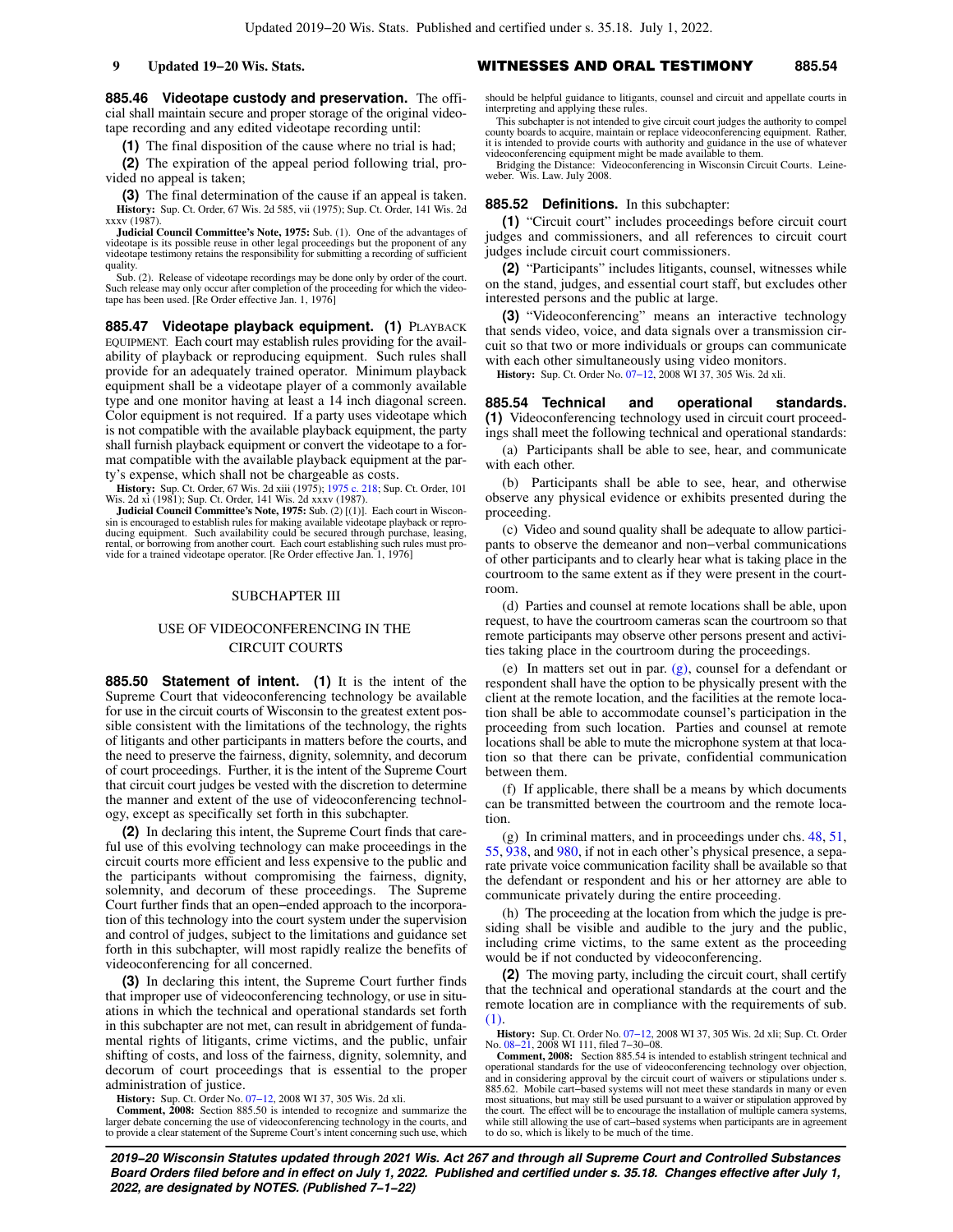# **885.56** WITNESSES AND ORAL TESTIMONY **Updated 19−20 Wis. Stats. 10**

**885.56 Criteria for exercise of court's discretion. (1)** In determining in a particular case whether to permit the use of videoconferencing technology and the manner of proceeding with videoconferencing, the circuit court may consider one or more of the following criteria:

(a) Whether any undue surprise or prejudice would result.

(b) Whether the proponent of the use of videoconferencing technology has been unable, after a diligent effort, to procure the physical presence of a witness.

(c) The convenience of the parties and the proposed witness, and the cost of producing the witness in person in relation to the importance of the offered testimony.

(d) Whether the procedure would allow for full and effective cross−examination, especially when the cross−examination would involve documents or other exhibits.

(e) The importance of the witness being personally present in the courtroom where the dignity, solemnity, and decorum of the surroundings will impress upon the witness the duty to testify truthfully.

(f) Whether a physical liberty or other fundamental interest is at stake in the proceeding.

(g) Whether the court is satisfied that it can sufficiently know and control the proceedings at the remote location so as to effectively extend the courtroom to the remote location.

(h) Whether the participation of an individual from a remote location presents the person at the remote location in a diminished or distorted sense such that it negatively reflects upon the individual at the remote location to persons present in the courtroom.

(i) Whether the use of videoconferencing diminishes or detracts from the dignity, solemnity, and formality of the proceeding so as to undermine the integrity, fairness, and effectiveness of the proceeding.

(j) Whether the person proposed to appear by videoconferencing presents a significant security risk to transport and present personally in the courtroom.

(k) Waivers and stipulations of the parties offered pursuant to s. [885.62.](https://docs.legis.wisconsin.gov/document/statutes/885.62)

(L) Any other factors that the court may in each individual case determine to be relevant.

**(2)** The denial of the use of videoconferencing technology is not appealable.

**History:** Sup. Ct. Order No. [07−12,](https://docs.legis.wisconsin.gov/document/sco/07-12) 2008 WI 37, 305 Wis. 2d xli.

**Comment, 2008:** Section 885.56 is intended to give the circuit court broad discretion to permit the use of videoconferencing technology when the technical and operation standards of s. 885.54 are met, while providing clear guidance in the exercise of that discretion. Under this section, the circuit court may permit the use of videoconferencing technology in almost any situation, even over objection, except as provided under s. 885.60. On the other hand, the court may deny the use of videoconferencing technology in any circumstance, regardless of the guidelines. This is consistent with the intent of this legislation to vest circuit courts with broad discretion to advance the use of videoconferencing technology in court proceedings under the standards and guidelines set out, but to reserve to courts the prerogative to deny its use without explanation. A circuit court's denial of the use of videoconferencing is not appealable as an interlocutory order, but to the extent the denial involves issues related to a party's ability to present its case and broader issues related to the presentation of evidence, the denial can be appealed as part of the appeal of the final judgment.

**885.58 Use in civil cases and special proceedings. (1)** Subject to the standards and criteria set forth in ss. [885.54](https://docs.legis.wisconsin.gov/document/statutes/885.54) and [885.56](https://docs.legis.wisconsin.gov/document/statutes/885.56) and to the limitations of sub. [\(2\)](https://docs.legis.wisconsin.gov/document/statutes/885.58(2)), a circuit court may, on its own motion or at the request of any party, in any civil case or special proceeding permit the use of videoconferencing technology in any pre−trial, trial, or post−trial hearing.

**(2)** (a) A proponent of a witness via videoconferencing technology at any evidentiary hearing or trial shall file a notice of intention to present testimony by videoconference technology 30 days prior to the scheduled start of the proceeding. Any other party may file an objection to the testimony of a witness by videoconferencing technology within 10 days of the filing of the notice of intention. If the time limits of the proceeding do not permit the time periods provided for in this paragraph, the court may in its discretion shorten the time to file notice of intention and objection.

(b) The court shall determine the objection in the exercise of its discretion under the criteria set forth in s. [885.56](https://docs.legis.wisconsin.gov/document/statutes/885.56).

**History:** Sup. Ct. Order No. [07−12,](https://docs.legis.wisconsin.gov/document/sco/07-12) 2008 WI 37, 305 Wis. 2d xli.

**Comment, 2008:** Regarding section 885.58, civil cases and special proceedings in general pose few problems of constitutional dimension concerning the use of videoconferencing technology and offer litigants the potential of significant savings in trial expenses. For these reasons, this technology will likely gain rapid acceptance resulting in expanding use. Where objections are raised, the rule provides that the circuit court will resolve the issue pursuant to the standards and decisional guidance set out in ss. 885.54 and 885.56.

**885.60 Use in criminal cases and proceedings under chapters 48, 51, 55, 938, and 980. (1)** Subject to the standards and criteria set forth in ss. [885.54](https://docs.legis.wisconsin.gov/document/statutes/885.54) and [885.56](https://docs.legis.wisconsin.gov/document/statutes/885.56) and to the limitations of sub. [\(2\),](https://docs.legis.wisconsin.gov/document/statutes/885.60(2)) a circuit court may, on its own motion or at the request of any party, in any criminal case or matter under chs. [48,](https://docs.legis.wisconsin.gov/document/statutes/ch.%2048) [51](https://docs.legis.wisconsin.gov/document/statutes/ch.%2051), [55](https://docs.legis.wisconsin.gov/document/statutes/ch.%2055), [938](https://docs.legis.wisconsin.gov/document/statutes/ch.%20938), or [980](https://docs.legis.wisconsin.gov/document/statutes/ch.%20980), permit the use of videoconferencing technology in any pre−trial, trial or fact−finding, or post−trial proceeding.

**(2)** (a) Except as may otherwise be provided by law, a defendant in a criminal case and a respondent in a matter listed in sub. [\(1\)](https://docs.legis.wisconsin.gov/document/statutes/885.60(1)) is entitled to be physically present in the courtroom at all trials and sentencing or dispositional hearings.

(b) A proponent of a witness via videoconferencing technology at any evidentiary hearing, trial, or fact−finding hearing shall file a notice of intention to present testimony by videoconference technology 20 days prior to the scheduled start of the proceeding. Any other party may file an objection to the testimony of a witness by videoconference technology within 10 days of the filing of the notice of intention. If the time limits of the proceeding do not permit the time periods provided for in this paragraph, the court may in its discretion shorten the time to file notice of intention and objection.

(c) If an objection is made by the plaintiff or petitioner in a matter listed in sub. [\(1\)](https://docs.legis.wisconsin.gov/document/statutes/885.60(1)), the court shall determine the objection in the exercise of its discretion under the criteria set forth in s. [885.56.](https://docs.legis.wisconsin.gov/document/statutes/885.56)

(d) If an objection is made by the defendant or respondent in a matter listed in sub. [\(1\)](https://docs.legis.wisconsin.gov/document/statutes/885.60(1)), regarding any proceeding where he or she is entitled to be physically present in the courtroom, the court shall sustain the objection. For all other proceedings in a matter listed in sub. [\(1\),](https://docs.legis.wisconsin.gov/document/statutes/885.60(1)) the court shall determine the objection in the exercise of its discretion under the criteria set forth in s. [885.56.](https://docs.legis.wisconsin.gov/document/statutes/885.56) **History:** Sup. Ct. Order No. [07−12,](https://docs.legis.wisconsin.gov/document/sco/07-12) 2008 WI 37, 305 Wis. 2d xli; [2011 a. 32](https://docs.legis.wisconsin.gov/document/acts/2011/32).

**Comment, 2008:** It is the intent of s. 885.60 to scrupulously protect the rights of criminal defendants and respondents in matters which could result in loss of liberty or fundamental rights with respect to their children by preserving to such litigants the right to be physically present in court at all critical stages of their proceedings. This section also protects such litigants' rights to adequate representation by counsel by eliminating the potential problems that might arise where counsel and litigants are either physically separated, or counsel are with litigants at remote locations and not present in court.

"Critical stages of the proceedings" is not defined under this section, but incorporates existing law as well as new law as it is adopted or decided. This section is not intended to create new rights in litigants to be physically present which they do not otherwise possess; it is intended merely to preserve such rights, and to avoid abrogating by virtue of the adoption of this subchapter any such rights.

This section is also intended to preserve constitutional and other rights to confront and effectively cross−examine witnesses. It provides the right to prevent the use of videoconferencing technology to present such adverse witnesses, but rather require that such witnesses be physically produced in the courtroom. In requiring a defen-dant's objection to the use of videoconferencing to be sustained, this section also preserves the defendant's speedy trial rights intact.

Objections by the State or petitioner to the use of videoconferencing technology to present defense witnesses are resolved by the court in the same manner as provided in civil cases and special proceedings under ss. 885.54 and 885.56.

**885.62 Waivers and stipulations.** Parties to circuit court proceedings may waive the technical and operational standards provided in this subchapter, or may stipulate to any different or modified procedure, as may be approved by the court.

**History:** Sup. Ct. Order No. [07−12,](https://docs.legis.wisconsin.gov/document/sco/07-12) 2008 WI 37, 305 Wis. 2d xli.

**Comment, 2008:** The intent of s. 885.62 is to permit litigants to take advantage of videoconferencing technology in any matter before the court regardless of whether the provisions of this subchapter would otherwise permit such use, as long as the parties are in agreement to do so and the circuit court approves. This should help to encourage innovation and experimentation in the use of videoconferencing technology, and thereby promote the most rapid realization of its benefits, while preserving